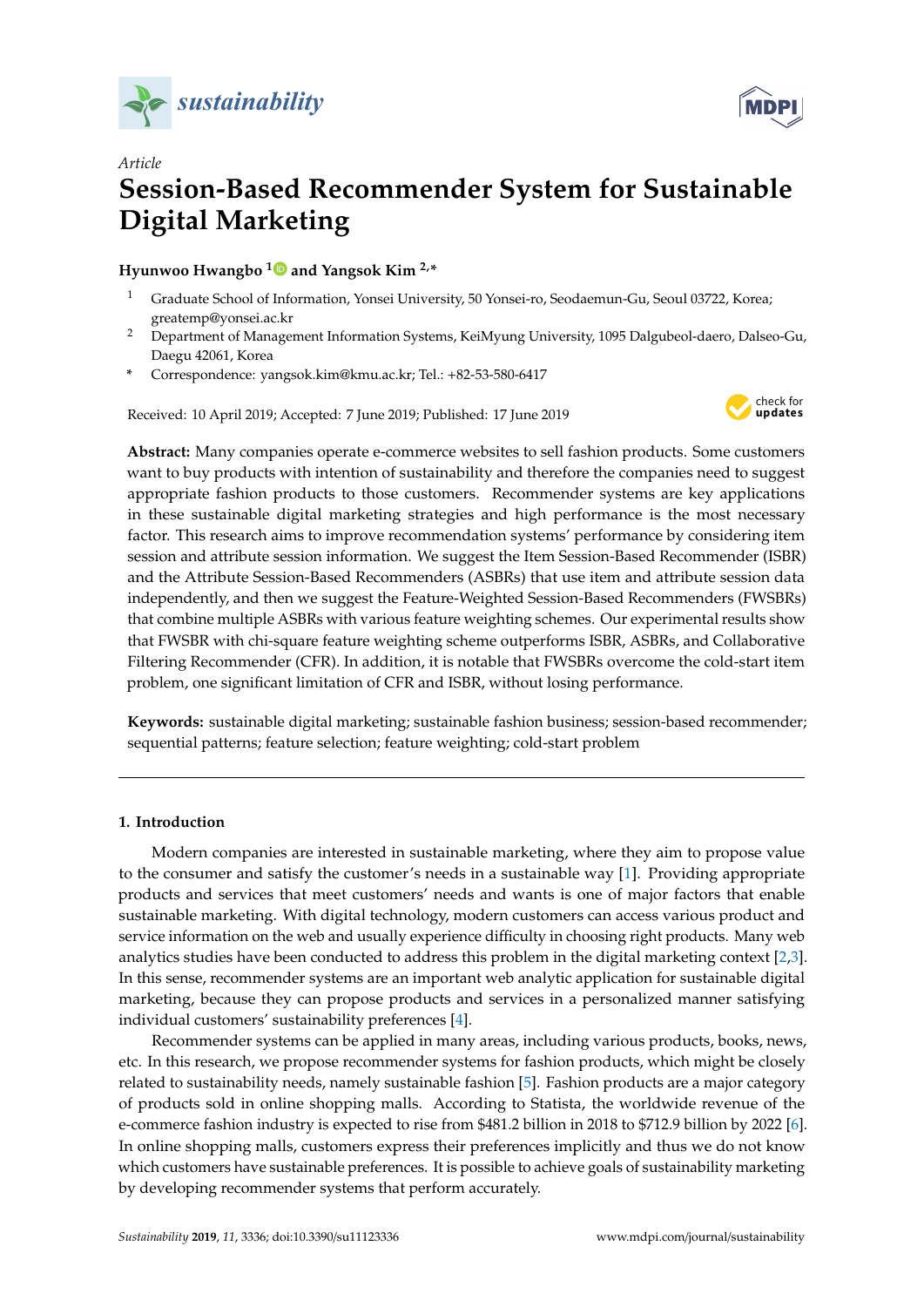Recommender systems are broadly classified into two categories—Attribute-Based Recommenders (ABRs) and Behavior-Based Recommenders (BBRs). ABRs, such as Content-Based Recommenders (CBR) and Knowledge-Based Recommenders (KBR), use item attributes to create recommendation models. [\[7–](#page-15-3)[10\]](#page-15-4). In general, fashion item attributes, such as brand, color, price, season and style, are important in fashion recommendation, because they significantly affect users' preference. Fashion item attributes can be considered individually or collectively. Fashion item attributes can be created by manual tagging or by automated tagging extracted from images. Customer preference is expressed in text or in images and customer context also constitutes a part of attribute data [\[9](#page-15-5)[,11–](#page-15-6)[14\]](#page-15-7).

On the other hand, BBRs, such as various Collaborative Filtering Recommenders (CFRs) [\[15,](#page-15-8)[16\]](#page-15-9), use user–item interactions when creating recommendation models. CFRs are categorized into Item-Based CFRs (IBCFRs) and User-Based CFRs (UBCFRs). IBCFRs pre-compute an item-to-item similarity matrix from available click data, where items that are often clicked in succession by the same user are regarded as similar. UBCFRs identify a set of similar users, where users who interact with items in succession are regarded as similar, and use the items they prefer to generate recommendations. By contrast, SBRs deal with scenarios in which the sequence of recent interactions of a user is relevant in inferring their current preferences for fashion items to provide higher quality recommendations [\[17\]](#page-15-10). In the case of BBRs, new users that have no behavioral data with items cannot receive recommendations for items and new items that have no behavioral data with the users cannot be recommended to the users. This problem is well-known problem in BBRs and known as the cold-start problem. Many studies have been conducted to find a solution for this problem [\[18–](#page-15-11)[23\]](#page-15-12).

It is desirable to use both item attributes and user behavior data for building recommendation models. There are many studies that consider these two types of information [\[24](#page-15-13)[–26\]](#page-16-0). We propose hybrid recommender systems that use both item attributes and user–item interactions by adopting session-based recommenders (SBRs) approach. While SBRs such as Association Rules Recommenders (ARRs) only consider the order of user interactions, namely sessions, when recommending items, our proposed recommender systems consider the order of item attributes.

More specifically the study addresses the following research objects: First, we suggest two types of SBRs—the interaction session-based SBR (ISBR) and the attribute session-based SBRs (ASBRs). Then we evaluate whether these SBRs outperform CFR, a conventional interaction-based recommender. Since fashion items have multiple attributes, it is possible to create multiple ASBRs by using different attribute session data. Thus, we evaluate which ASBR performs the best among ASBRs. Second, we suggest various FWSBRs that use various feature weighting schemes. We then evaluate their performance and compare the best FWSBR with other recommenders like ISBR, CFR and individual ASBRs. Finally, we evaluate how well the best FWSBR suggests recommendation with the with cold-start items. The cold-start items have no interaction history in the dataset, so ISBR as well as BBRs cannot recommend them to users. However, since FWSBR only uses attributes of items to generate recommendations, it can be used to suggest the cold-start items to users. This research evaluates how FWSBR performs with the non-cold-start items.

## **2. Literature Review**

#### *2.1. Recommender Systems*

Recommenders are broadly classified into two categories—ABRs and BBRs. In the literature, CBRs and CFRs are the most significant ABR and BBR respectively. CBRs use user and item attributes to recommend items and can recommend items without using interaction data between users and items. However, they cannot recommend items to users if there no users and item attributes and perform poorly if item attribute data is insufficient [\[27\]](#page-16-1).

CFRs suggest items using the user's interaction with items, rather than the attributes of the user or item [\[28\]](#page-16-2). CFRs have two major classes—User-Based CFRs and Item-Based CFRs. User-Based CFRs identify groups of users who have similar preferences for items, named 'similar users' and then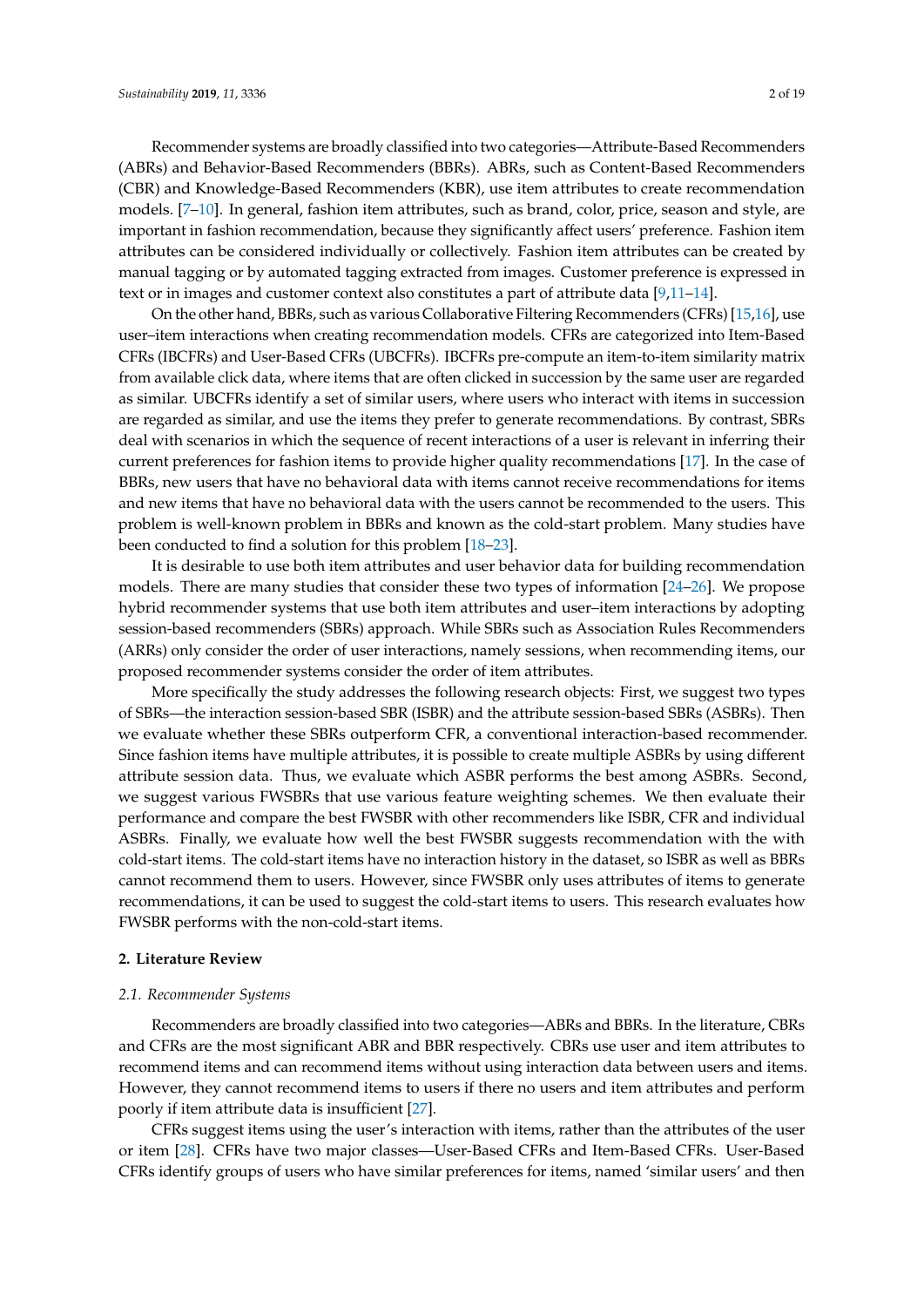recommendations are generated for the user using items preferred by the similar users. Item-Based CFRs determine similar items using user interactions with items. Item-Based CFRs recommend similar items precomputed in advance using interaction data when a user selects an item [\[29\]](#page-16-3).

Although CFRs are successfully used in many situations, they cannot be used with new users and new items. If a user has no interactions with items, CFRs cannot recommend any items for this user; alternatively, if an item has not been interacted with by users, CFRs cannot recommend them to any user. This problem is called the cold-start problem. Usually this limitation of CFRs is addressed by considering content and developing hybrid recommender systems [\[18,](#page-15-11)[19,](#page-15-14)[22,](#page-15-15)[30](#page-16-4)[,31\]](#page-16-5). In addition, CFRs do not consider the order or sequence of user interactions. Although some temporal recommender systems include a time factor when suggesting items [\[32](#page-16-6)[,33\]](#page-16-7), they do not focus on sequential patterns.

#### *2.2. Session-Based Recommender Systems*

SBRs explicitly consider the order of user interactions, namely sessions, when recommending items. The Association Rules Recommender (ARR) is a representative approach among SBRs. Originally it was developed to discover user consumption patterns within a large transaction database regardless of the order of their appearance [\[34,](#page-16-8)[35\]](#page-16-9). Later was extended to consider sequence patterns in the transactions [\[36–](#page-16-10)[38\]](#page-16-11). In the ARR, the usefulness of a sequence pattern is usually assessed using measures such as *support*, *confidence* and *lift*. Each measure is defined as follows:

$$
support = P(X \cap Y) \tag{1}
$$

$$
confidence = P(Y|X) = \frac{P(X \cap Y)}{P(X)}
$$
\n(2)

$$
lift = \frac{P(Y|X)}{P(Y)} = \frac{P(X \cap Y)}{P(X)P(Y)} \tag{3}
$$

Since the sequence pattern  $X \Rightarrow Y$  is regarded as significant only if the conditional probability  $P(Y|X)$  is greater than  $P(X)$ , the lift of the sequence pattern  $X \Rightarrow Y$  should be larger than 1 [\[39](#page-16-12)[,40\]](#page-16-13). The ARR is easy to understand, such that it can be easily deployed in practice. The ARR has been used to find next webpage [\[41,](#page-16-14)[42\]](#page-16-15), next book [\[41\]](#page-16-14), next mobile application [\[43\]](#page-16-16) and next song [\[44\]](#page-16-17). However, similar to CFR, ARR cannot suggests recommendation with new items and new users, because the user and the item has no interaction related to them. This research proposes SBRs that use attribute session data and item session data to suggest recommendations. While item SBRs still encounter the cold-start problem similar to the CFR, the attribute SBRs can overcome the cold-start problem, which will be discussed in Section [5](#page-10-0) in detail.

### *2.3. Feature Weighting*

Users generally consider multiple attributes simultaneously with different importance when they interact with fashion items, so it is natural to consider different weights when we create recommendation models by combining different ASBRs. In order to find weights that reflect attribute importance, this research adopted the following wrapper feature weighting methods to evaluate the goodness of a selected feature subset [\[45\]](#page-16-18): chi-square score, PCA, gain ratio, RELIEF and SVM.

#### 2.3.1. Chi-square score

This score utilizes the test of independence to assess whether the feature is independent of the class label [\[46\]](#page-16-19). Given a particular feature *f<sup>i</sup>* with class *r* different feature values, the chi-square (*CHI*) score of that feature can be computed as:

Chi-square\_score
$$
(f_i)
$$
 = 
$$
\sum_{j=1}^{r} \sum_{s=1}^{c} \frac{(n_{js} - \mu_{js})^2}{\mu_{js}}
$$
(4)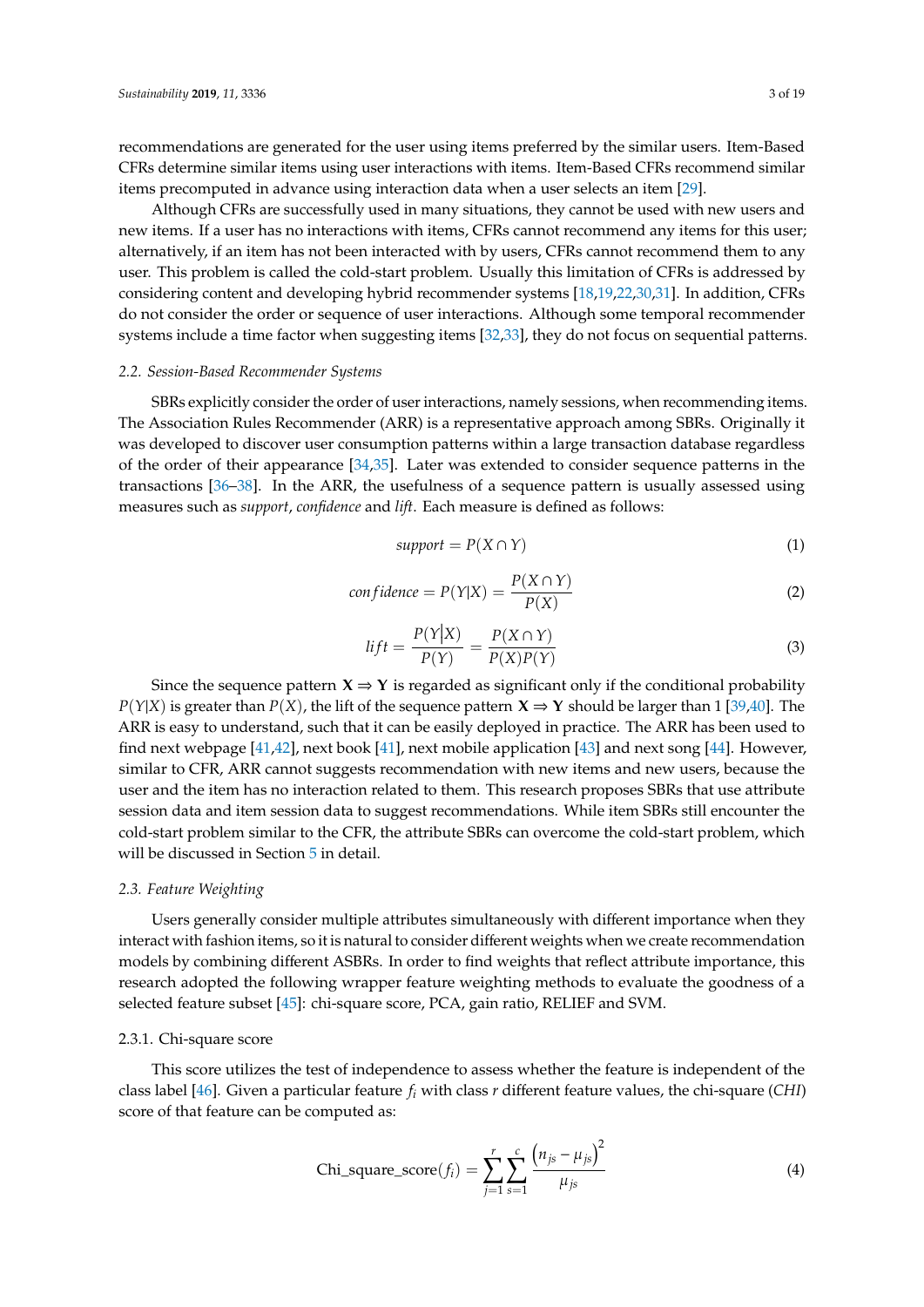where  $n_{js}$  is the number of examples with the *j<sup>th</sup>* feature value given feature  $f_i$ . In addition,  $\mu_{js} = \frac{n_{*s}n_{js}}{n}$  $\frac{\frac{s-1}{s}}{n}$ , where *nj*<sup>∗</sup> is the number of examples with the *j th* feature value given feature *f<sup>i</sup>* , *n*∗*<sup>s</sup>* denotes the number of examples in class *r*. A higher *CHI* score indicates that the feature is relatively more important [\[47\]](#page-17-0).

#### 2.3.2. PCA score

Principal Components Analysis (*PCA*) is a predominant linear dimensionality reduction technique. *PCA* seeks to map or embed examples from a high dimensional space to a low dimensional space, while keeping all the relevant linear structure intact. During feature reduction process, *PCA* calculates the contribution of the *j th* feature as follows:

$$
PCA\_score(j) = \sum_{p=1}^{m} |V_{pj}|
$$
\n(5)

where  $V_{pj}$  denote the  $j^{th}$  entry of  $V_p$ , the eigenvectors corresponding to the first *m* largest eigenvalues [\[48\]](#page-17-1). In *PCA*, principal components are linear combinations of existing features, where the weights used in the linear combination can be used to show the importance of attributes [\[49\]](#page-17-2).

## 2.3.3. Gain Ratio

The information gain (*IG*) measure is used to select the best attribute at each node of the decision tree. Gain ratio (*GR*) enhances *IG* as it offers a normalized score of a feature's contribution to an optimal information gain based classification decision [ $45$ ]. Let  $p_i$  be the probability that an arbitrary example in dataset *D* belongs to class  $C_{ik}$ , estimated by  $\frac{|C_{i,D}|}{|D|}$ . Expected information (entropy) needed to classify an example in *D* is defined as:

$$
Info(D) = -\sum_{i=1}^{m} p_i log_2(p_i)
$$
\n(6)

Let it be assumed that *D* is divided by feature *f<sup>i</sup>* , which has *v* values. Information needed to classify is defined as:

$$
Info_{f_i}(D) = -\sum_{j=1}^{v} (|D_j|/|D|) \times Info(D_j)
$$
\n<sup>(7)</sup>

Thus, information gain (IG), which shows information gained by branching on feature *f<sup>i</sup>* , is defined as:

$$
Gain(f_i) = Info(D) - Info_{f_i}(D)
$$
\n(8)

Since information gain is biased towards features with a large number of values, it is better to normalize to resolve this problem. Gain ratio is defined as:

$$
Gain\_Ratio(f_i) = Gain(f_i) / SplitInfo(f_i)
$$
\n(9)

where  $\text{plitInfo}(f_i) = -\sum_{i=1}^{v}$ *j*=1  $(|D_j|/|D|) \times log_2(|D_j|/|D|)$ . Gain ratio is used as one of disparity measures and a high gain ratio for a selected feature implies that the feature will be useful for classification [\[45\]](#page-16-18).

## 2.3.4. RELIEF

This algorithm is considered one of the most successful ones due to its simplicity and effectiveness [\[50\]](#page-17-3). RELIEF iteratively estimates feature scores according to their ability to discriminate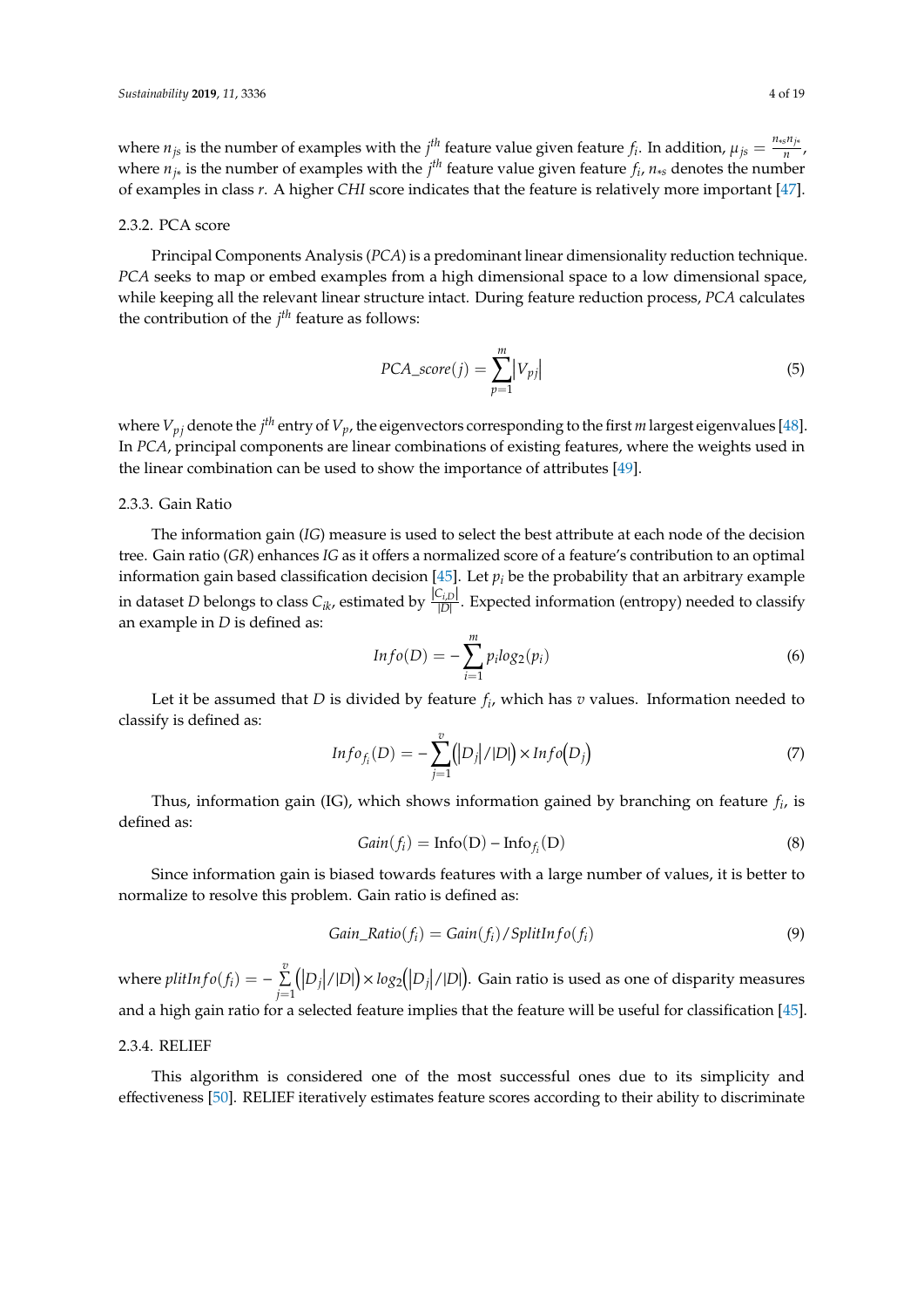between neighboring patterns. Specifically, it tries to find a good estimate of the following probability to assign as the weight for each feature *f<sup>i</sup>* .

$$
RELIF\_score(f_i) = \frac{1}{c} \sum_{j=1}^{l} \left( -\frac{1}{m_j} \sum_{x_r \in NH(j)} d(X(j, i) - X(r, i)) + \sum_{y \neq y_j} \frac{1}{h_{jy}} \frac{p(y)}{1 - (py)} \sum_{x_r \in NM(j, y)} d(x(j, i) - X(r, i)) \right)
$$
(10)

where  $NH(j)$  and  $NM(j, y)$  are the nearest examples of  $x_j$  in the same class and in class *y*, respectively. Their sizes are  $m_j$  and  $h_{jy}$ , respectively.  $p(y)$  is the ratio of examples in class *y* [\[47\]](#page-17-0). RELIEF cannot not deal with categorical attributes. Therefore, we convert the categorical values into numerical values using dummy coding.

# 2.3.5. SVM

Unlike other feature selection algorithms, Support Vector Machines (*SVM*) is a wrapper feature selection method which uses the classifiers as a black box and the classifier performance as the objective function to evaluate the feature subset. We choose *SVM* as a representative wrapper feature selection method because it helps to avoid estimating the statistical distributions of different classes in hyper-dimensional feature space based on a margin maximization principle [\[51\]](#page-17-4).

#### *2.4. Sustainable Marketing and Recommenders for Fashion Products*

Sustainable marketing aims to implement the concept of sustainability in marketing. Digital marketing is regarded as a key factor that can fill the gap between the behavior and beliefs of society and market regarding sustainability [\[52\]](#page-17-5). Recommender systems are major applications that support digital marketing via recommending products reflecting user preference. Recommenders for fashion products have been sought after to improve customer satisfaction [\[9](#page-15-5)-11,[15,](#page-15-8)[16,](#page-15-9)53-[58\]](#page-17-7). The fashion product recommenders usually use interaction logs between users and products and visual features [\[8,](#page-15-16)[15,](#page-15-8)[16\]](#page-15-9). In relation to visual features, an interesting characteristic of fashion recommenders is that systems consider fashion coordination between multiple products whether it is based on interaction logs or visual features [\[7](#page-15-3)[–9](#page-15-5)[,15,](#page-15-8)[59](#page-17-8)[–61\]](#page-17-9). When choosing clothes, people consider various aesthetic factors such as color, type, material, style and season [\[60\]](#page-17-10). Shen et al. [\[10\]](#page-15-4) suggest a scenario-oriented recommender that suggests recommendations by mapping users' daily scenarios to fashion product attributes.

The collaborative filtering approach has been used for exploiting interaction logs [\[15,](#page-15-8)[16,](#page-15-9)[62\]](#page-17-11). However, most studies consider visual features of fashion products. Hu et al. [\[15\]](#page-15-8) suggested a collaborative filtering recommendation that suggests multiple fashion items together, which implies that their system considers fashion coordination. He and McAuley [\[58\]](#page-17-7) suggested a one-class collaborative filtering fashion recommender that combines images and user interaction to capture temporal drifts of fashion and personal preferences.

Recent studies in fashion recommendation employed deep learning techniques such as convolutional neural networks (CNN) in order to enhance feature processing. Yu et al. [\[60\]](#page-17-10) introduced Brain-inspired Deep Networks (BDN), a deep CNN structure consisting of several parallel pathways and high level synthesis networks. They used this to extract the aesthetic features of clothing from images. Gu et al. [\[8\]](#page-15-16) suggested a deep learning modeling algorithm, called Autoencoder, which differs from CNN and used it to extract features from fashion product images. He and McAuley [\[58\]](#page-17-7) also used CNN for extracting visual features as well as temporal dynamics.

Most studies gave attention to the visual aspect of fashion products and coordination of fashion products. This research aims to develop SBRs to address the fashion product recommendation problem by reflecting users' sequential behavior on websites. When developing the SBRs, we will focus on not only item sequences but also item attribute sequences because the attributes of fashion items are important decision factors for users, and the cold-start problem can be resolved by using attribute SBRs.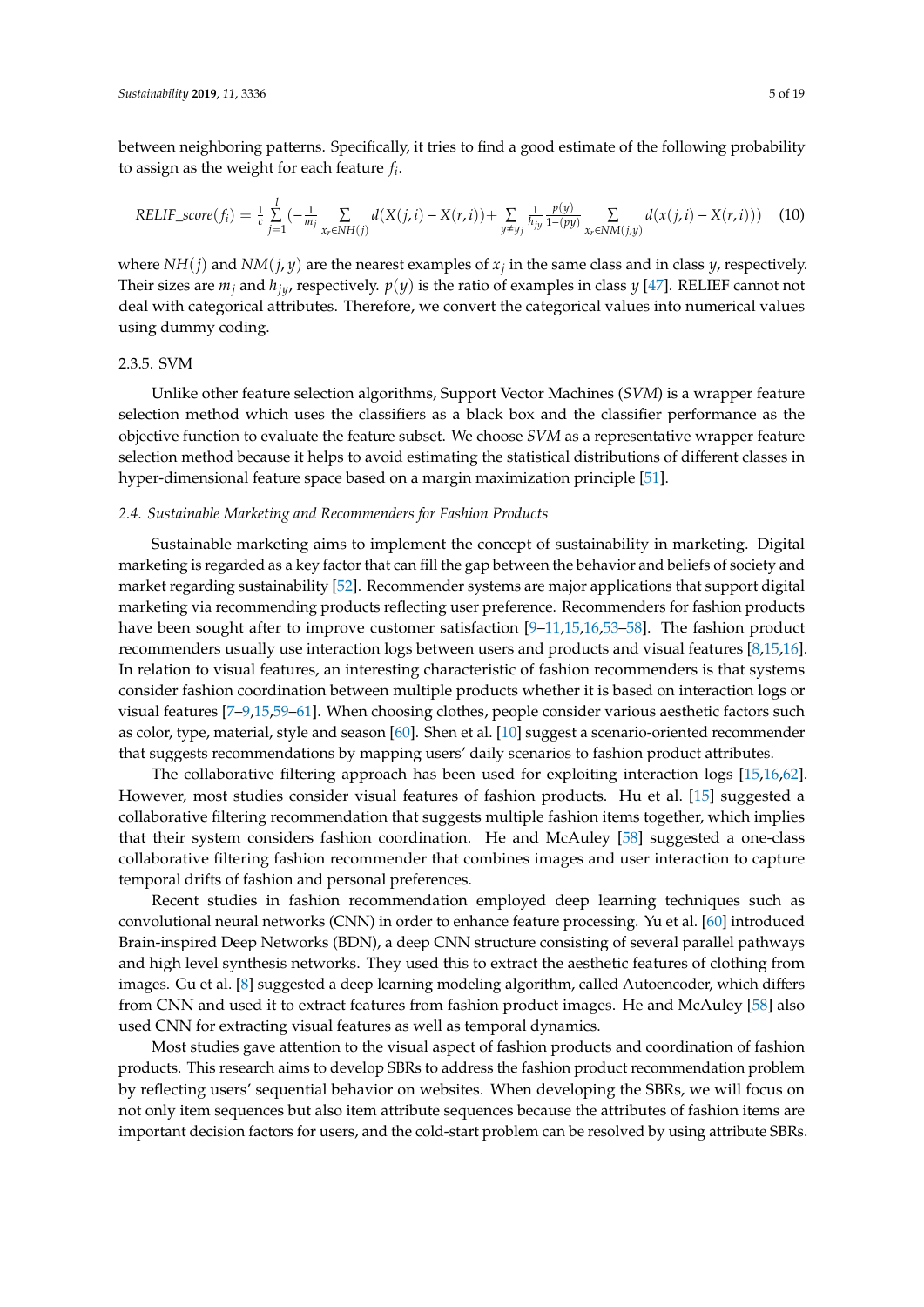## **3. Method**

We propose various SBRs using interaction session and attribute session data. First, we constructed interaction and attribute session datasets from the user interaction data. With these data we then constructed an ISBR with interaction session dataset and ASBRs with attribute session datasets. Then we integrated the multiple ASBRs into a single recommender by using attribute weights by using various feature weighting algorithms.

# <span id="page-5-0"></span>*3.1. Definitions and Notations*

# 3.1.1. Item

The term *item* refers to fashion product/s listed on the online shopping mall. A collection of items is denoted by  $I = \{item_1, item_2, ..., item_n\}.$ 

# 3.1.2. Attribute

The term *attribute* refers to values that describe an item. An item *i* is described by *k* attributes *item*<sub>*i*</sub> = { $att_1$ ,  $att_2$ , ...,  $att_k$ }, where  $att_x$  represents the  $x^{th}$  attribute.

# 3.1.3. User

The term *user* refers to the customer/s who use the online shopping mall. A user *x* is denoted by *user<sub>x</sub>* and all *m* users are denoted by  $U = \{user_1, user_2, ..., user_m\}$ . In this research, the user has no attribute except a unique user identifier.

#### 3.1.4. Interaction

The term *interaction* refers to a user's click on one of the items listed on the online shopping mall website. Implicitly an interaction presents a user's preference for a specific item. An interaction between user *x* (*user<sub>x</sub>*) and item *i* (*item*<sub>*i*</sub>) is denoted by *int*<sub>*id*</sub> =  $\langle$ *user<sub>x</sub></sub>, <i>item*<sub>*i*</sub>, *ts*), where timestamp, *ts*, shows when the interaction occurs.

## 3.1.5. Session

The term *session* refers to sequential items or attributes selected by a user within a specific minimum and maximum time interval. An item session is denoted by *item*\_*sessionid* =  $\langle user_i, item_t, item_{t+1}, min, max \rangle$ , where *item<sub>t</sub>* comes before *item<sub>t+1</sub>* in the interactions of *user<sub>i</sub>*. Similarly an attribute session is denoted by  $att\_session_{id} = \langle user_i, att_t, att_{t+1}, min, max \rangle$ , where  $att_t$  comes before  $att_{t+1}$  in the interactions of *user<sub>i</sub>*.

#### 3.1.6. Conversion Probability

For a given item session, the item conversion probability between *item* $<sub>t</sub>$  and *item* $<sub>t+1</sub>$ , denoted by</sub></sub>  $CP(item_t, item_{t+1})$ , is obtained by dividing the number of sessions between *item*<sub>t</sub> and *item*<sub>t+1</sub> with the number of sessions from *item<sup>t</sup>* . Similarly the attribute conversion probability between *attribute<sup>t</sup>* and  $attribute_{t+1}$ , denoted by  $\mathit{CP}(attribute_t, \: attribute_{t+1})$ , is obtained by dividing the number of sessions between  $\emph{attribute}_t$  and  $\emph{attribute}_{t+1}$  with the number of sessions from  $\emph{attribute}_t.$ 

## *3.2. Construct Session Data*

We generated an item session dataset and attribute session dataset from an interaction dataset collected from the online shopping mall. There were two constraints: First, maximum and minimum interval time were set by analyzing historical data as discussed in Section [4.](#page-6-0) Second, the sessions that had the same precedent item and attribute were not included in the session data.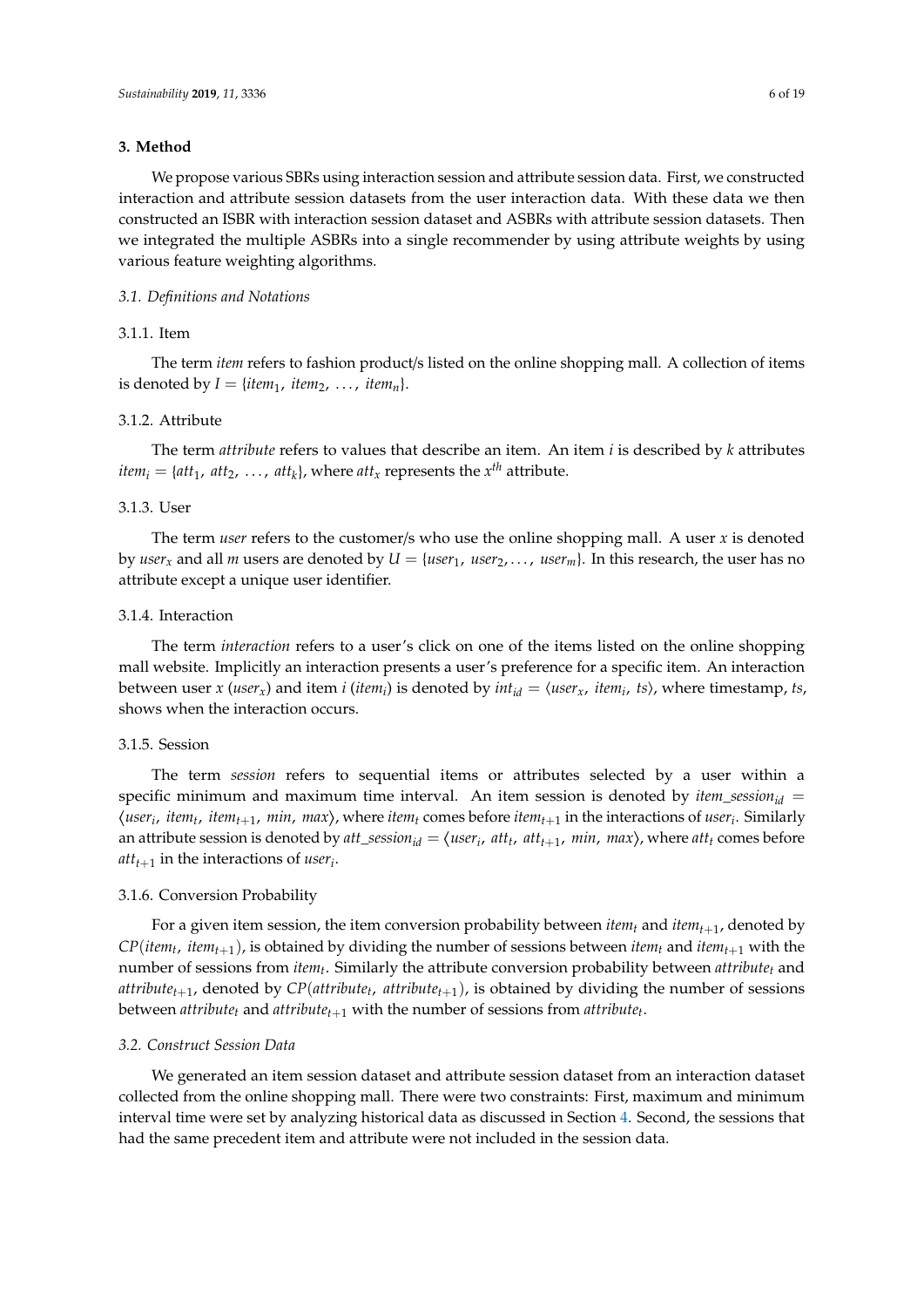#### *3.3. Session-Based Recommenders*

Item conversion probability and attribute conversion probability of five attributes were calculated according to the definition in Section [3.1.](#page-5-0) We assumed that items are recommended to the user when they click an item in the online shopping mall. For each item, top-N items were selected based on item and attribute conversion probability. If multiple items had the same conversion probability, the item that had been clicked most recently was recommended to the user.

## *3.4. Feature-Weighted Session-Based Recommenders*

Since users usually select items considering different attributes of a fashion item at once, it is logical to integrate individual ASBRs. For this purpose, we consider the aggregation of individual attribute conversion probabilities with different weights to reflect different importance of attributes. This research uses the recommendation results of the item session recommender to obtain aggregation weights of individual attribute conversion probabilities. The *k th* recommendation *R<sup>k</sup>* of ISBR can be represented as follows:

$$
R_k = \langle item_i, item_j, outcome \rangle
$$

where *item<sub>i</sub>* is an item in test, *item<sub>j</sub>* is a recommended item and *outcome* is a recommendation result (success or fail). Based on attributes of *item<sup>i</sup>* and *item<sup>j</sup>* , we can derive attribute conversion probability data as follows:

$$
ACP_{R_k} = \langle ACP_{att_{1,item_i}, att_{1,item_j}}, ACP_{att_{2,item_i}, att_{2,item_j}}, \dots, ACP_{att_{n,item_i}, att_{n,item_j}}, outcome \rangle
$$

where *ACPattx*,*itemi* , *attx*,*itemj* is attribute conversion probability between attribute *x* of *item<sup>i</sup>* and attribute *x* of *item<sup>j</sup>* . Since the problem is binary classification, various weighting algorithms, such as gain ratio, PCA, chi-square score, were used to obtain normalize attribute importance weights. Finally, the aggregated attribute conversion probability was defined as:

IACP<sub>item<sub>i</sub>,item<sub>j</sub></sub> = 
$$
\sum_{x=1}^{n} w_x \times ACP\left(att_{x,item_{i}}, att_{x,item_{j}}\right)
$$
 (11)

where  $w_x$  is the weight of attribute  $x$  derived from a feature weighting algorithm and  ${ACP}(att_{x,item_i}, att_{x,item_j})$  is the conversion probability between a value of attribute  $x^{th}$  of *item*<sub>*i*</sub> and a value of attribute *x th* of *item<sup>j</sup>* . Note that it is possible to calculate the integrated attribute conversion probability for attribute pairs, including new items which appeared in the testing. Recommendation worked as follows: for each item in the testing dataset, top-N items were selected based on the integrated attribute conversion probability. Similar to the item conversion probability recommender and individual attribute recommenders, we used the recency criterion to determine what items to display when items with the same conversion probability exist.

## <span id="page-6-0"></span>**4. Experimental Design**

## *4.1. Baseline Recommender*

In this experiment, the Item-Based CF recommender (Item-Based CFR) was employed as a baseline recommender and its performance was compared with the proposed SRSs. Item-Based CFR finds similar *k*-nearest items by calculating similarities between items. The top-N recommendations were generated by using a weighted average of the user's ratings of these similar items. In our experiment, the user's rating is a binary value—0 or 1. We use Item-Based CFR as a baseline recommender because it is conventional and used as baseline in previous recommendation studies [\[28,](#page-16-2)[63\]](#page-17-12).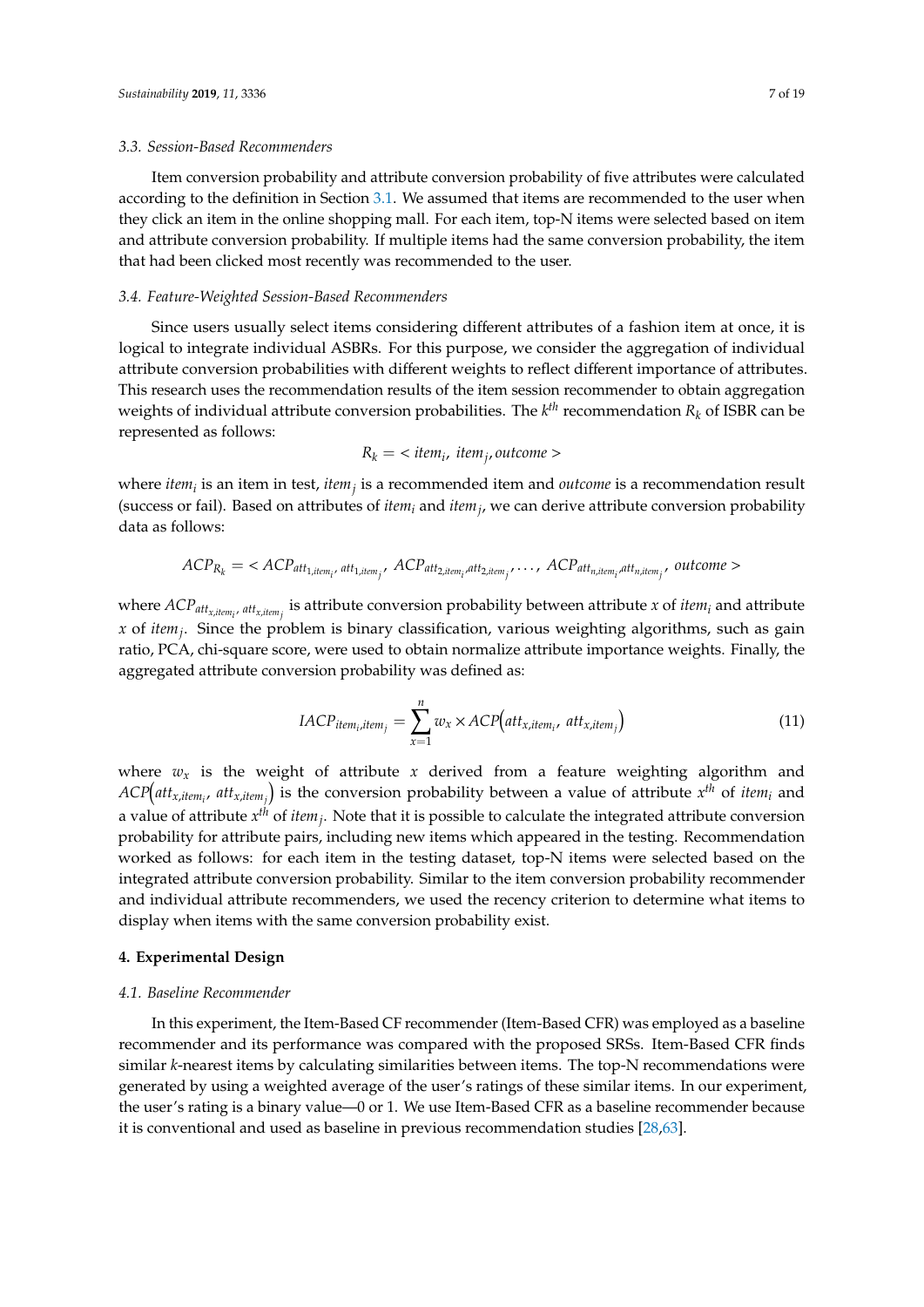#### *4.2. Data Sets*

Data used in this research was collected from the online shopping mall website of a leading fashion company in Korea, henceforth referred to as Company K. Data consisted of interactions between users of the website and fashion items listed on the website. A total of 51,079 unique customers were users and a total 117,791 unique fashion items were listed on the website. While items had an item identifier and brand, color, style, season and price attributes, no information was recorded about users aside from their user identifier. A total of 3,980,457 interactions were collected over one year from August 2015 to August 2016. Each entry of click data consisted of a user identifier, an item identifier, and creation date time.

Figure 1 illustrates distribution of clicks per user and clicks per item. Average clicks per user was Figure [1](#page-7-0) illustrates distribution of clicks per user and clicks per item. Average clicks per user 77.9, median click per user was 26 and the standard deviation was 127.5. Average clicks per item was 113.7, median click per item was 64 and standard deviation was 137.7. Users who only clicked once and items clicked only once by the user could not be used for this research evaluation.

<span id="page-7-0"></span>

Figure 1. Clicks per user and clicks per item. (a) Interactions per user; (b) interactions per item.

Each fashion product has five attributes—brand, style, color, season and price. A total of twenty Each fashion product has five attributes—brand, style, color, season and price. A total of twenty brands supply fashion items to Company K. Items from two major brands (19 and 20) accounted for brands supply fashion items to Company K. Items from two major brands (19 and 20) accounted for a a large proportion of all fashion items listed on the online shopping mall website (see Figure 2a). large proportion of all fashion items listed on the online shopping mall website (see Figure [2a](#page-8-0)). There were 192 style type classification for all fashion items listed on the website. However, the product classification was skewed because the top 20 products accounted for 71% of all items [\(se](#page-8-0)e Figure 2b). There were 448 color classifications for fashion items, but similar to style type classification, the top 20 colors accounted for majority of all items  $(81.1\%)$  (see Figure 2c). There were five classifications for season—spring, summer, fall, winter and non-seasonal. Non-seasonal products accounted for the largest proportion of all items  $(33.7%)$ , followed by summer  $(24.3%)$  and winter  $(19.7%)$  (see Figure 2d). Fashion item prices are continuous values and had a large range. We normalized the price by using min-max nor[mal](#page-8-0)ization. Figure 2e illustrates the normalized price distribution when applying equal-width discretization. In this case, most items [b](#page-8-0)elong to bin 1. Figure 2f illustrates normalized price distribution when applying equal-frequency discretization. Since the latter approach shows a reasonable distribution, we used it as the discretization for the fashion product prices.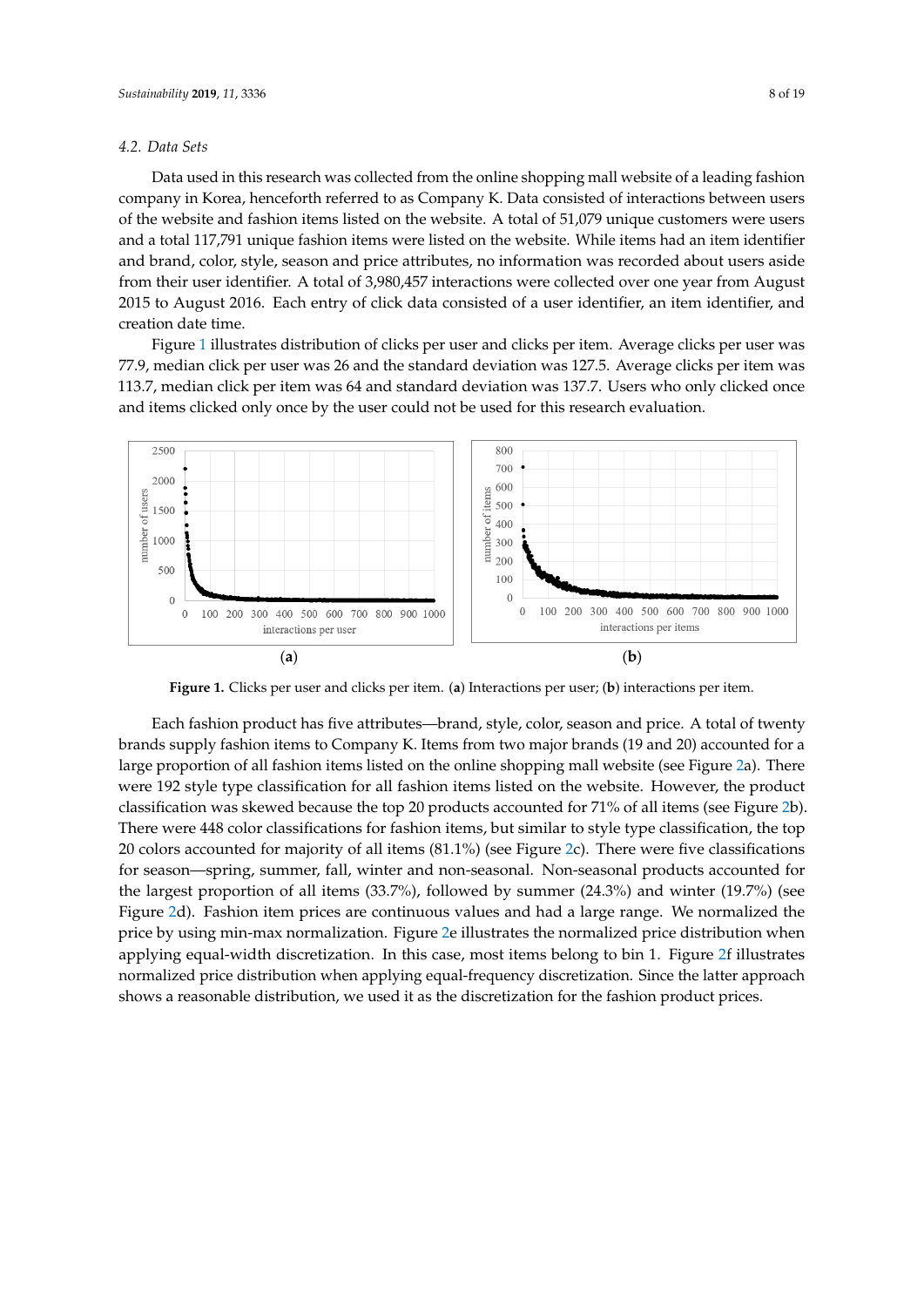<span id="page-8-0"></span>

Figure 2. Product distribution by brand, style, color and season. (a) Item distribution by brand, (b) item distribution by style,  $(c)$  item distribution by color,  $(d)$  item distribution by season,  $(e)$  item distribution distribution by price (equal-width discretization) and (**f**) item distribution by price (equal-frequency by price (equal-width discretization) and (**f**) item distribution by price (equal-frequency discretization).

interaction data. We considered the following two constraints: if the interval time between two sequential interactions is too large, the session is not regarded as a true session. If the interval time between two sequential interactions is too short (e.g., less than one second), the session cannot be human activity; it must be a crawler. Sessions belonging to these two type of sessions were removed from the session data. In order to set the minimum and maximum interval thresholds, we used the following heuristics: First, we set 60 min as the maximum threshold because we viewed that if the interval is greater than one hour, it cannot not be seen as a sequential behavior. Figure 3a illustrates the distribution of sessions and cumulated session ratio by session interval. Sessions within 60 min accounts for 83.1% of all sessions, but most sessions occur within 10 min  $(78.9%$  of all sessions). Secondly, we set 2 s ( $\leq$ 2 s) as the minimum interval because that is too short to be regarded as true Based on the interaction data, we derived session data, which represents the sequence of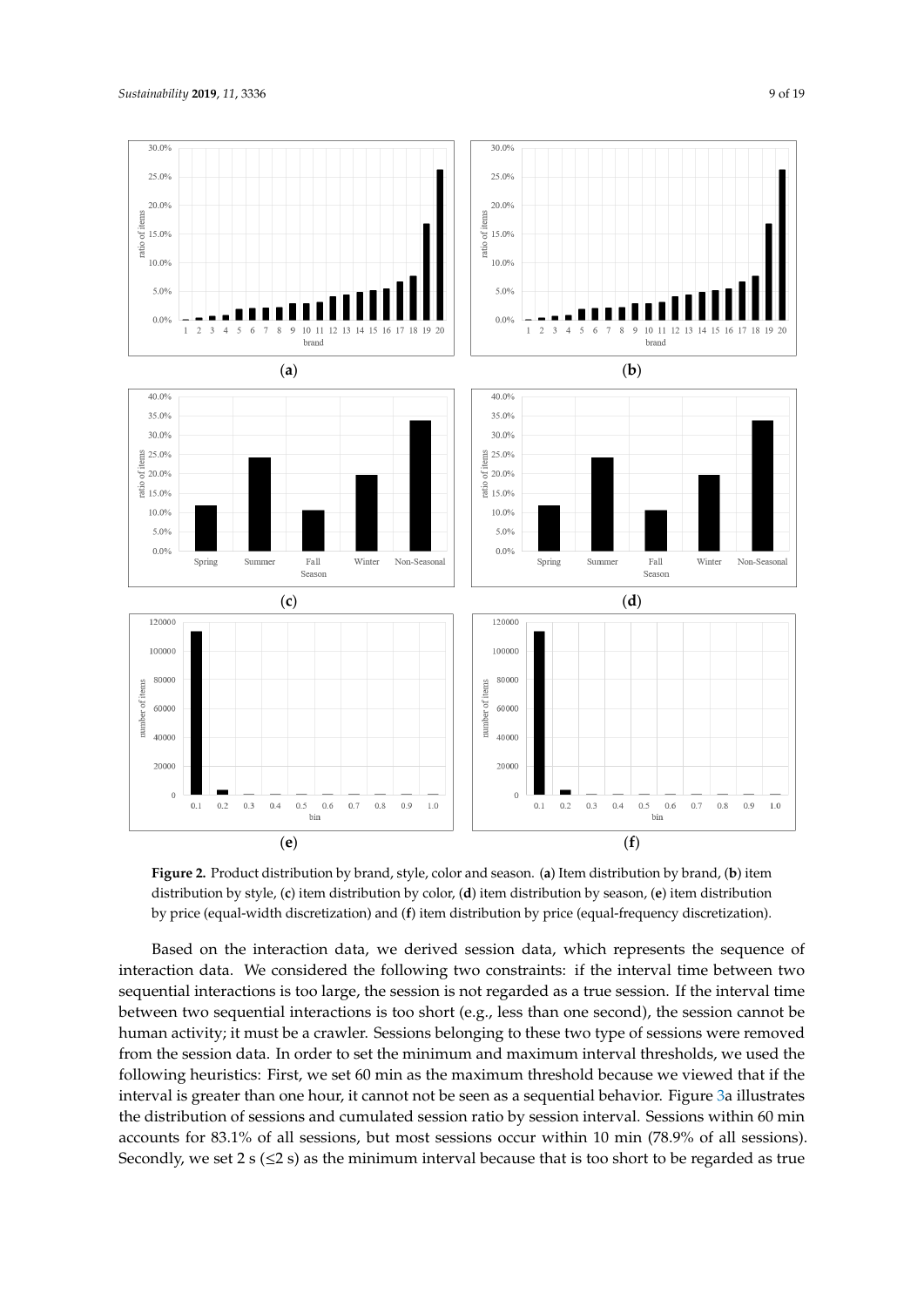expression of the user's preferences. Of all session data, 2.0% was removed by setting this minimum expression of the user's preferences. Of all session data, 2.0% was removed by setting this minimum threshold (see Figure 3b). threshold (see Figure [3b](#page-9-0)).

<span id="page-9-0"></span>

**Figure 3.** Transition ratio by minute. (**a**) Session interval (≤60 min), (**b**) session interval (≤60 s).

Since timestamps for data were available, we collected training and testing datasets for our evaluation from the full dataset reflecting temporal order. The training dataset (Table [1\)](#page-9-1) was collected for six weeks from 03-JAN-16 to 13-FEB-16 and the test dataset was collected for one week from 14-FEB-16 to 20-FEB-16.

**Table 1.** Dataset for evaluation.

<span id="page-9-1"></span>

| <b>Dataset</b> | Number of<br><b>Sessions</b> | Number of<br>Users | Number of<br><b>Precedent Items</b> | Number of<br>Precedent<br><b>Cold-Start Items</b> | Number of<br><b>Subsequent Items</b> | Number of<br>Subsequent<br><b>Cold-Start Items</b> |
|----------------|------------------------------|--------------------|-------------------------------------|---------------------------------------------------|--------------------------------------|----------------------------------------------------|
| Training       | 433,515                      | 17.364             | 16,583                              |                                                   | 16,647                               |                                                    |
| <b>Test</b>    | 72.104                       | 5821               | 12.350                              | 1307                                              | 12.474                               | 1297                                               |

Note that some items in the test period did not exist in the training period. We call these items 'cold-start items' in the following discussion. We generated session data, consisting of a precedent item and a subsequent item. There were 433,515 sessions created by 17,364 users in the training period and 72,104 sessions created by 5821 users in the test period. Note that there were precedent cold-start items (1307) and subsequent cold-start items (1297).

# *4.3. Procedures for Performance Evaluation*

The performance evaluation was conducted using the following steps:

- (1) Construct session data for training and testing;
- (2) Calculate the item conversion probability, attribute conversion probability and integrated conversion probability using the training dataset;
- (3) Suggest top-N recommendation items for each precedent item in the test dataset. N was varied from five to 25 in increments of five in this study;
- (4) Check whether the top-N recommendation is successful. If a precedent item's subsequent is in the recommendation, the recommendation is regarded as a 'success'; otherwise, 'fail' [\[64\]](#page-17-13).

In Step 3, the top-N list includes the items of the first N highest preference levels. Then, the performance of the proposed recommender system was evaluated by determining how effective the top-N list was in finding the hidden items. A similar evaluation procedure was used in previous studies (e.g., Sarwar et al. [\[65\]](#page-17-14)).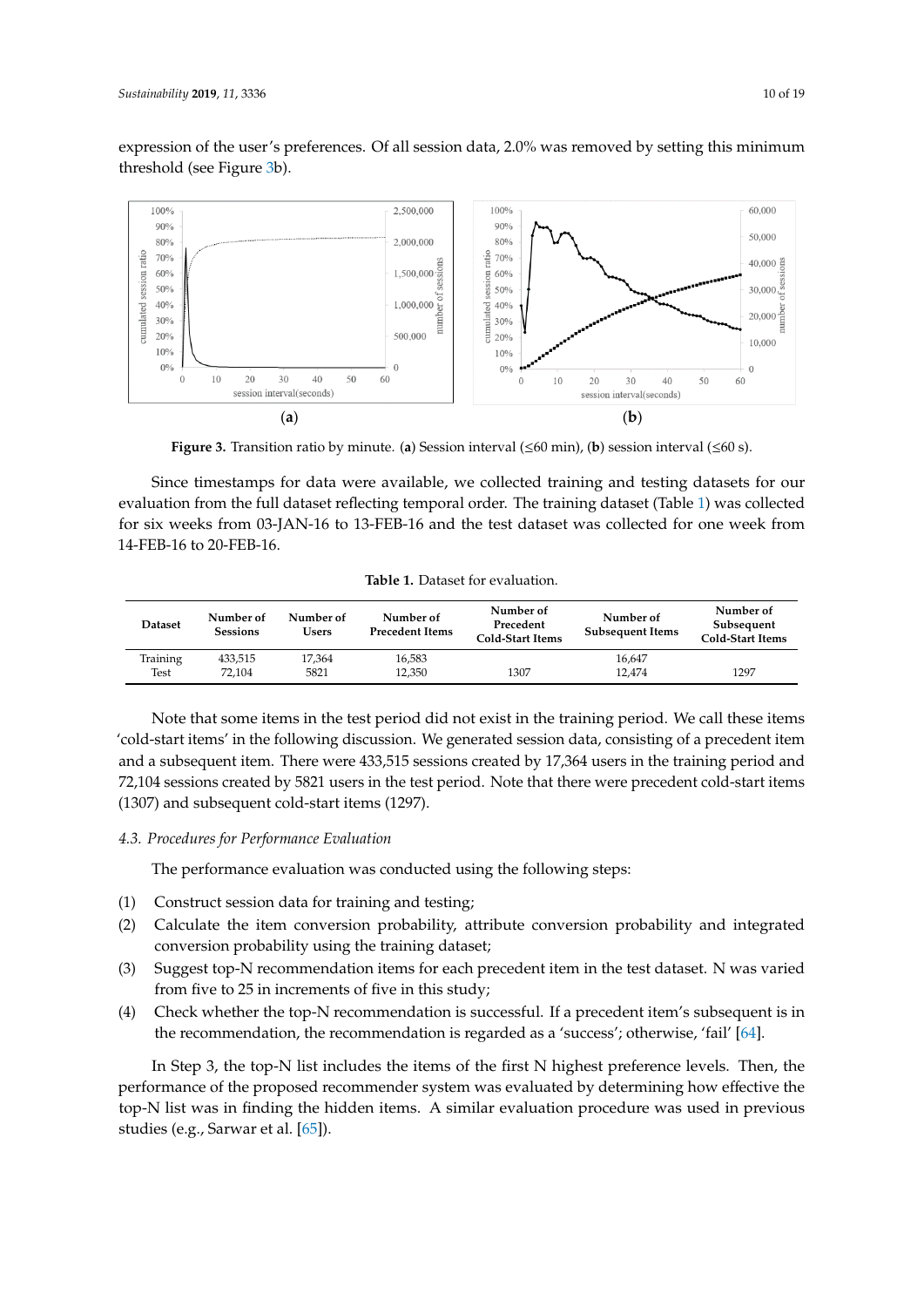### *4.4. Evaluation Metrics*

Recall, precision and f1 measures are used to evaluate the performance of a recommender system [\[64,](#page-17-13)[65\]](#page-17-14). They are respectively defined as:

$$
recall(N) = \frac{\#hits}{|T|}
$$
 (12)

$$
precision(N) = \frac{\# hits}{N \times |T|} = \frac{recall(N)}{N}
$$
\n(13)

where  $|T|$  is the number of test data and *N* is the number of recommended products for each product. In addition to these two measures, we also used the F1 measure, which combines recall and precision, because these two measures are inversely related. For instance, as *N* increases, recall also increases but precision generally decreases. F1 is defined as the harmonic mean of recall and precision as follows [\[65\]](#page-17-14).

$$
F1 = \frac{2 \times recall \times precision}{recall + precision}
$$

## <span id="page-10-0"></span>**5. Results**

# *5.1. ISBR and ASBRs*

Table [2](#page-10-1) summarizes top-N recommendation results by the item k-NN CFR as well as ISBR and ASBRs. For each top-N recommendation, ISBR and ASBRs exhibited significantly better performance compared to Item-Based CFR in all performance measures. ISBR showed higher recall compared to ASBRs when top-5 and top-10 items are recommended. However, ASBRs achieved comparable recalls with ISBR when top-15, top-20 and top-25 items are recommended. In particular, ASBR of 'style' attribute outperformed ISBR in these recommendations (see Table [2a](#page-10-1)).

**Table 2.** Individual attribute session recommendation results.

|  |  | (a) Recall of top-N recommendations. |
|--|--|--------------------------------------|
|--|--|--------------------------------------|

<span id="page-10-1"></span>

| Top-N | <b>Item-Based CFR</b> | <b>ISBR</b> | <b>Brand ASBR</b> | <b>Color ASBR</b> | <b>Style ASBR</b> | <b>Season ASBR</b> | <b>Price ASBR</b> |
|-------|-----------------------|-------------|-------------------|-------------------|-------------------|--------------------|-------------------|
|       | 5.9%                  | $22.1\%$    | $16.1\%$          | 9.8%              | $19.1\%$          | $15.1\%$           | 18.3%             |
| 10    | 7.7%                  | $26.8\%$    | $23.2\%$          | 15.6%             | $26.0\%$          | 22.0%              | 24.0%             |
| 15    | 8.9%                  | $29.4\%$    | $27.0\%$          | $20.4\%$          | $29.7\%$          | $26.0\%$           | 27.3%             |
| 20    | $9.9\%$               | 31.0%       | $29.4\%$          | 23.8%             | 31.6%             | 28.6%              | 29.4%             |
| 25    | $10.6\%$              | 32.0%       | $31.2\%$          | 26.5%             | 32.8%             | 30.3%              | 31.0%             |

(b) Precision of top-N recommendations.

| Top-N | <b>Item-Based CFR</b> | <b>ISBR</b> | <b>Brand ASBR</b> | <b>Color ASBR</b> | <b>Style ASBR</b> | <b>Season ASBR</b> | <b>Price ASBR</b> |  |  |
|-------|-----------------------|-------------|-------------------|-------------------|-------------------|--------------------|-------------------|--|--|
| h     | $1.2\%$               | $4.5\%$     | $3.3\%$           | 2.0%              | $3.9\%$           | 3.1%               | $3.8\%$           |  |  |
| 10    | 0.8%                  | $2.9\%$     | 2.5%              | 1.7%              | 2.8%              | 2.4%               | 2.6%              |  |  |
| 15    | $0.6\%$               | $2.2\%$     | 2.0%              | 1.5%              | $2.2\%$           | $2.0\%$            | 2.1%              |  |  |
| 20    | 0.5%                  | 1.8%        | 1.8%              | 1.4%              | $1.9\%$           | $1.7\%$            | 1.8%              |  |  |
| 25    | 0.4%                  | $1.6\%$     | $1.6\%$           | 1.3%              | $1.7\%$           | $1.5\%$            | $1.6\%$           |  |  |

(c) F1-Measure of top-N recommendations.

| Top-N          | <b>Item-Based CFR</b> | <b>ISBR</b> | <b>Brand ASBR</b> | <b>Color ASBR</b> | <b>Style ASBR</b> | <b>Season ASBR</b> | <b>Price ASBR</b> |
|----------------|-----------------------|-------------|-------------------|-------------------|-------------------|--------------------|-------------------|
| $\overline{ }$ | 2.0%                  | $7.5\%$     | 5.5%              | 3.4%              | 6.5%              | 5.2%               | 6.2%              |
| 10             | 1.4%                  | $5.2\%$     | 4.5%              | $3.0\%$           | 5.1%              | 4.3%               | 4.7%              |
| 15             | 1.1%                  | 4.1%        | 3.8%              | 2.9%              | $4.2\%$           | 3.7%               | $3.8\%$           |
| 20             | $0.9\%$               | 3.5%        | 3.3%              | 2.7%              | $3.6\%$           | 3.2%               | $3.3\%$           |
| 25             | 0.8%                  | 3.1%        | 3.0%              | 2.6%              | $3.2\%$           | 2.9%               | 3.0%              |

Precisions were also similar to recalls. When small number of items were suggested (top-5 and top-10), ISBR outperformed ASBRs. However, when a large number of items were recommended (e.g., top-15, top-20, and top-25), ASBRs outperformed ISBR (see Table [2b](#page-10-1)). As ISBR showed better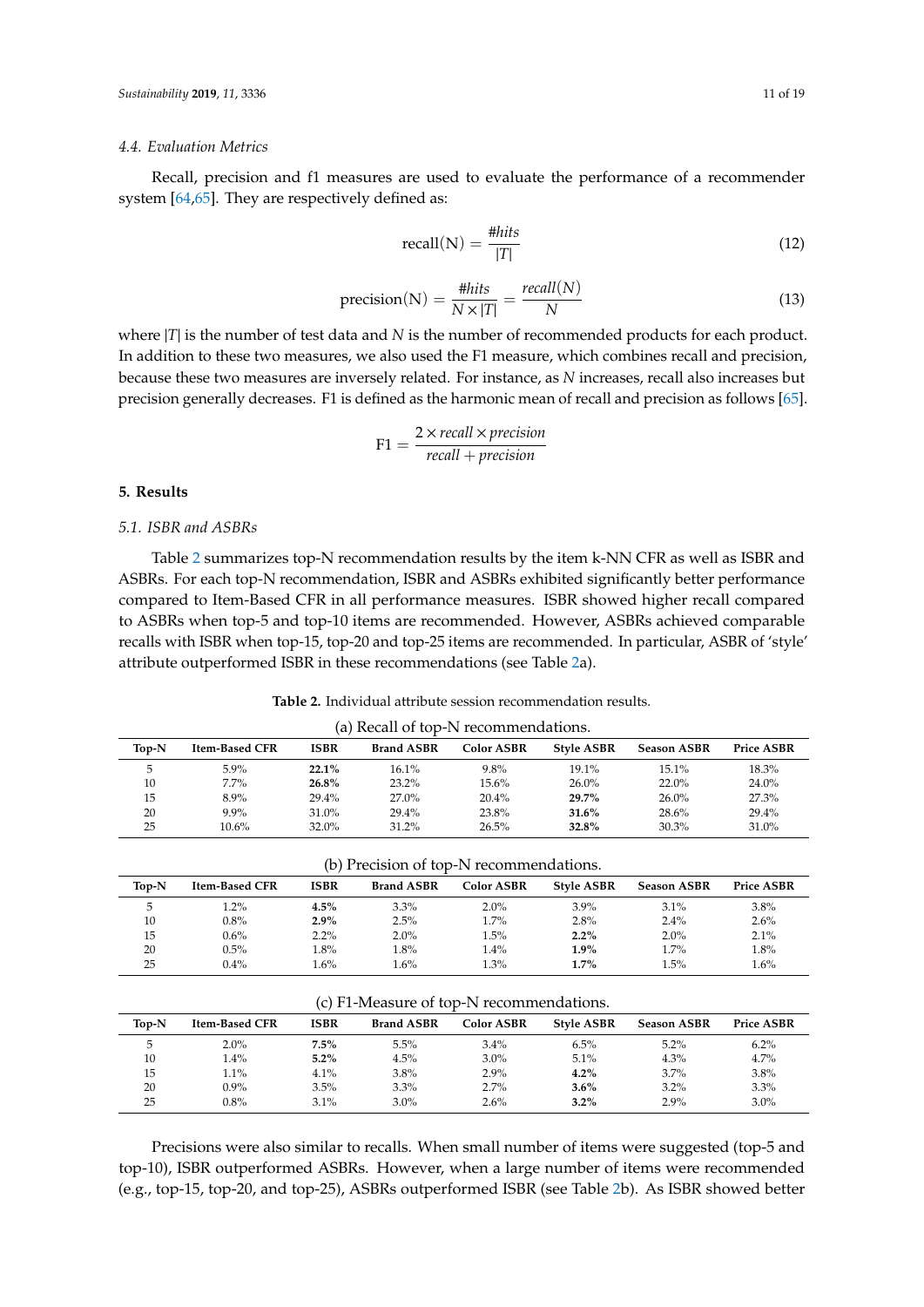performance in recall and precision when suggesting small numbers of items (e.g., top-5 and top-10), its f1-measure was also better than ASBRs. The ASBR of 'style' attribute showed better performance compared to the item SRS and other attribute SRSs (see Table [2c](#page-10-1)).

#### *5.2. Feature-Weighted Session-Based Recommenders*

Table [3](#page-11-0) summarizes attribute importance weights derived by feature weight algorithms. The results show that the importance weights were significantly different amongst algorithms. *GR* suggested 'style' was the most important, followed by 'color' and 'brand', and 'season' was the least important. *PCA* suggested 'brand' was the most important but other than that, weight differences were not significant compared to other algorithms. *PCA* suggested 'color' was the least important. *CHI* showed 'style' was the most important but 'color' was the least important. Interestingly *RELIEF* regarded 'price' as the most important, while 'style' was the least important. Finally *SVM* suggested 'brand' was the most important while 'Price' was the least important. Since there were significant differences in the weights, it was expected that the recommender systems that used different weights would produce different performance levels.

<span id="page-11-0"></span>

| Attribute     | <b>GR</b> | <b>PCA</b> | CHI   | <b>RELIEF</b> | <b>SVM</b> |
|---------------|-----------|------------|-------|---------------|------------|
| Color         | 0.648     | 0.031      | 0.000 | 0.156         | 0.304      |
| <b>Season</b> | 0.000     | 0.446      | 0.318 | 0.270         | 0.985      |
| Price         | 0.278     | 0.226      | 0.714 | 1.000         | 0.000      |
| <b>Brand</b>  | 0.537     | 0.681      | 0.495 | 0.211         | 1.000      |
| <b>Style</b>  | 1.000     | 0.533      | 1.000 | 0.000         | 0.467      |

**Table 3.** Attribute importance weights.

FWSBRs achieved significant performance improvements when using attribute importance weights to combine ASBRs. In recall, all FWSBRs outperformed ASBRs. In particular, FWSBR with *CHI* outperformed ISBR as well as other FWSBRs (see Table [4a](#page-12-0)). Similarly, in precision, all FWSBRs outperformed any individual ASBR, and FWSBR with *CHI* outperformed ISBR as well as other FWSBRs (see Table [4b](#page-12-0)). Finally, F1-measures of FWSBRs with *CHI* exhibited the best performance among all recommender systems (see Table [4c](#page-12-0)).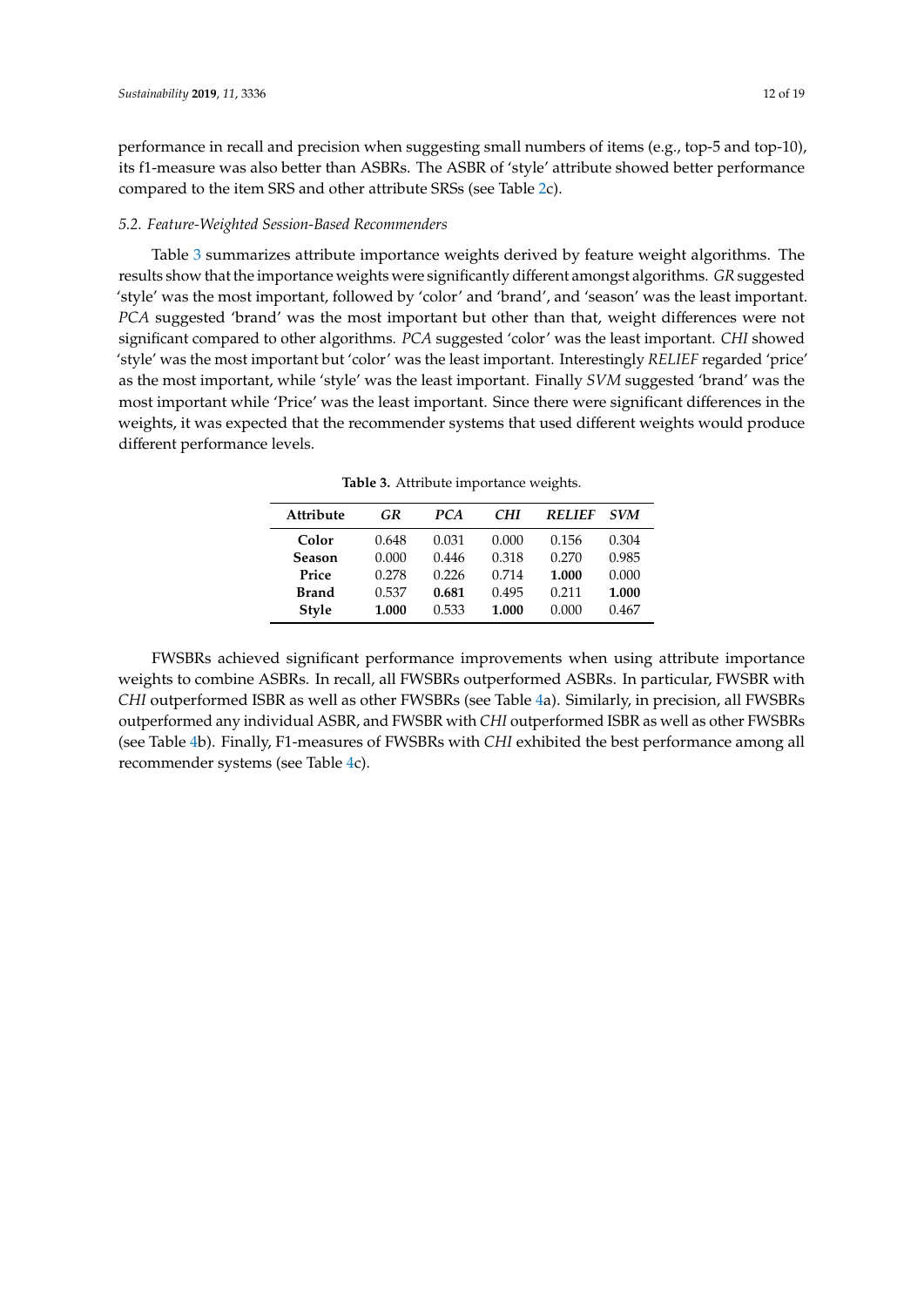<span id="page-12-0"></span>

| (a) Recall of top-N recommendations. |             |                  |                  |                 |                     |                  |  |  |
|--------------------------------------|-------------|------------------|------------------|-----------------|---------------------|------------------|--|--|
| $Top-N$                              | <b>ISBR</b> | <b>FWSBR CHI</b> | <b>FWSBR PCA</b> | <b>FWSBR GR</b> | <b>FWSBR RELIEF</b> | <b>FWSBR SVM</b> |  |  |
| 5                                    | $22.1\%$    | $24.3\%$         | 22.5%            | $21.0\%$        | $20.2\%$            | $19.0\%$         |  |  |
| 10                                   | 26.8%       | $31.2\%$         | 30.4%            | 29.7%           | 28.3%               | 28.0%            |  |  |
| 15                                   | 29.4%       | 34.7%            | 34.3%            | $34.0\%$        | 32.3%               | 32.7%            |  |  |
| 20                                   | $31.0\%$    | 36.7%            | 36.5%            | 36.4%           | 34.9%               | 35.3%            |  |  |
| 25                                   | $32.0\%$    | 38.1%            | 37.9%            | 37.9%           | 36.6%               | $37.1\%$         |  |  |

**Table 4.** Recommendation results of FWSBRs.

| (b) Precision of top-N recommendations. |             |                  |                  |                 |                     |                  |  |
|-----------------------------------------|-------------|------------------|------------------|-----------------|---------------------|------------------|--|
| Top-N                                   | <b>ISBR</b> | <b>FWSBR CHI</b> | <b>FWSBR PCA</b> | <b>FWSBR GR</b> | <b>FWSBR RELIEF</b> | <b>FWSBR SVM</b> |  |
| 5                                       | $4.5\%$     | $5.0\%$          | $4.6\%$          | $4.3\%$         | $4.1\%$             | $3.9\%$          |  |
| 10                                      | $2.9\%$     | $3.3\%$          | $3.3\%$          | $3.2\%$         | $3.0\%$             | $3.0\%$          |  |
| 15                                      | $2.2\%$     | $2.6\%$          | $2.6\%$          | $2.6\%$         | $2.4\%$             | 2.5%             |  |
| 20                                      | 1.8%        | $2.2\%$          | $2.2\%$          | $2.2\%$         | $2.1\%$             | 2.1%             |  |
| 25                                      | $1.6\%$     | $1.9\%$          | $1.9\%$          | $1.9\%$         | 1.8%                | 1.9%             |  |

(c) F1-Measure of top-N recommendations.

| Top-N | <b>ISBR</b> | <b>FWSBR CHI</b> | <b>FWSBR PCA</b> | <b>FWSBR GR</b> | <b>FWSBR RELIEF</b> | <b>FWSBR SVM</b> |
|-------|-------------|------------------|------------------|-----------------|---------------------|------------------|
| 5     | $7.5\%$     | $8.3\%$          | $7.7\%$          | $7.1\%$         | $6.9\%$             | 6.5%             |
| 10    | $5.2\%$     | $6.0\%$          | $5.9\%$          | $5.7\%$         | 5.5%                | 5.4%             |
| 15    | $4.1\%$     | $4.8\%$          | $4.8\%$          | $4.7\%$         | 4.5%                | 4.6%             |
| 20    | $3.5\%$     | $4.1\%$          | 4.1%             | 4.1%            | $3.9\%$             | $4.0\%$          |
| 25    | $3.1\%$     | $3.6\%$          | $3.6\%$          | $3.6\%$         | $3.5\%$             | 3.5%             |

## *5.3. FWSBRs with Cold-Start Items*

The performance of FWSBRs with cold-start items was significantly better than FWSBRs without cold-start items. Recalls of FWSBR with chi-square scores exhibited higher performance compared to other recommender systems (see Table [5a](#page-13-0)). However, unlike FWSBRs without the cold-start items, the precision of FWSBR with *PCA* exhibited higher performance compared to other recommender systems, except FWSBR with *GR*. Finally, FWSBR with *PCA* exhibited the highest performance in the F1-measure.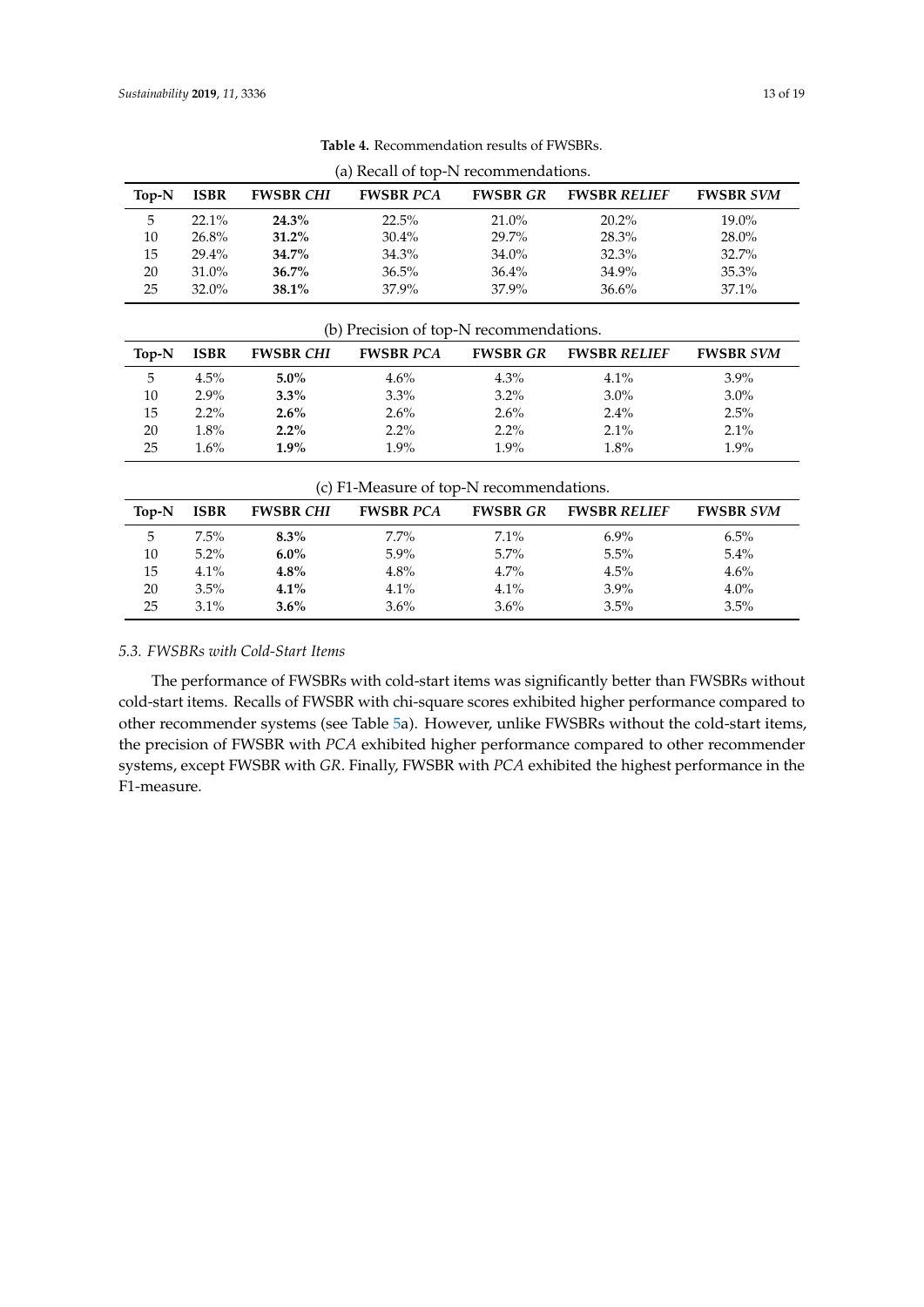<span id="page-13-0"></span>

|       | a) isetali ol top-in recommentations. |                  |                  |                 |                     |                  |  |  |  |
|-------|---------------------------------------|------------------|------------------|-----------------|---------------------|------------------|--|--|--|
| Top-N | <b>ISBR</b>                           | <b>FWSBR CHI</b> | <b>FWSBR PCA</b> | <b>FWSBR GR</b> | <b>FWSBR RELIEF</b> | <b>FWSBR SVM</b> |  |  |  |
| 5     | $22.1\%$                              | $34.6\%$         | $30.1\%$         | 28.9%           | 28.1%               | $28.0\%$         |  |  |  |
| 10    | 26.8%                                 | 38.8%            | $36.9\%$         | 36.3%           | $35.0\%$            | $35.1\%$         |  |  |  |
| 15    | $29.4\%$                              | $41.4\%$         | $40.4\%$         | $40.2\%$        | 38.6%               | $39.2\%$         |  |  |  |
| 20    | $31.0\%$                              | $43.1\%$         | 42.5%            | 42.5%           | $41.0\%$            | 41.6%            |  |  |  |
| 25    | $32.0\%$                              | $44.2\%$         | 43.9%            | 43.9%           | $42.7\%$            | 43.1%            |  |  |  |

**Table 5.** Recommendation results of FWSBR with cold-tart items.

|       | (b) Precision of top-N recommendations. |                  |                  |                 |                     |                  |  |  |  |
|-------|-----------------------------------------|------------------|------------------|-----------------|---------------------|------------------|--|--|--|
| Top-N | <b>ISBR</b>                             | <b>FWSBR CHI</b> | <b>FWSBR PCA</b> | <b>FWSBR GR</b> | <b>FWSBR RELIEF</b> | <b>FWSBR SVM</b> |  |  |  |
| 5     | $4.4\%$                                 | 4.4%             | $5.1\%$          | 4.8%            | 4.6%                | $4.4\%$          |  |  |  |
| 10    | $2.8\%$                                 | $3.3\%$          | $3.6\%$          | $3.5\%$         | $3.3\%$             | $3.3\%$          |  |  |  |
| 15    | $2.1\%$                                 | $2.7\%$          | 2.8%             | 2.8%            | 2.7%                | $2.7\%$          |  |  |  |
| 20    | $1.8\%$                                 | $2.3\%$          | $2.4\%$          | 2.3%            | 2.3%                | 2.3%             |  |  |  |
| 25    | $1.6\%$                                 | $2.1\%$          | $2.1\%$          | $2.1\%$         | $2.0\%$             | $2.0\%$          |  |  |  |

(a) Recall of top-N recommendations.

(c) F1-Measure of top-N recommendations.

| Top-N | <b>ISBR</b> | <b>FWSBR CHI</b> | <b>FWSBR PCA</b> | <b>FWSBR GR</b> | <b>FWSBR RELIEF</b> | <b>FWSBR SVM</b> |
|-------|-------------|------------------|------------------|-----------------|---------------------|------------------|
| 5     | $7.3\%$     | 7.8%             | $8.7\%$          | $8.2\%$         | $8.0\%$             | 7.6%             |
| 10    | $5.1\%$     | $6.2\%$          | $6.5\%$          | $6.3\%$         | 6.1%                | $6.0\%$          |
| 15    | $4.0\%$     | 5.1%             | $5.2\%$          | $5.2\%$         | $5.0\%$             | $5.0\%$          |
| 20    | $3.4\%$     | $4.4\%$          | $4.5\%$          | 4.5%            | $4.3\%$             | 4.3%             |
| 25    | $3.0\%$     | $3.9\%$          | $4.0\%$          | $4.0\%$         | $3.8\%$             | $3.9\%$          |

### **6. Discussion**

This paper examines various fashion item recommendation methods that assist customers' selection of fashion items in an e-commerce website. Recommender systems are regarded as one of the major types of web analytics systems in sustainable digital marketing, because they help the customers who have specific personal preferences, including needs for sustainability.

Sustainable fashion has diverse definitions and may cause confusion among writers. Lundblad and Davies [\[66\]](#page-17-15) define sustainable fashion as "clothing that incorporate fair trade principles with sweatshop-free labor conditions; that does not harm the environment or workers by using biodegradable and organic cotton, and designed for a longer lifetime use; that is produced in an ethical production system, perhaps even locally; that which causes little or no environmental impact and makes use of eco-labeled or recycled materials".

In e-commerce, customers usually express their preference for sustainable fashion but consumers do not have a real choice since large quantities of such fashion products doesn't appear in the market [\[67\]](#page-17-16). In this context, the recommenders are essential in promoting consumption of sustainable fashion products [\[4\]](#page-15-0). In order to achieve this goal, the recommenders should promote consumption of sustainable fashion products according to the customers' preference. This implies that the recommender should work with high level performance.

This research suggested various SBRs in order to improve recommenders' performance. There are existing studies that focus on session information [\[34–](#page-16-8)[38\]](#page-16-11). Our proposed SBR methods are unique compared to previous research because we consider item sessions as well as attribute sessions. In addition, we suggest SBRs that combine item and attribute sessions by using various feature-weighting schemes. Our experimental demonstrates that the item and session combined SBRs perform better than baseline CFR as well as ISBR. The cold-start problem is a significant problem in the interaction-based recommenders, including various CFRs [\[18\]](#page-15-11), Matrix Factorization recommender [\[19](#page-15-14)[,68\]](#page-18-0) and ISBR. Our proposed FWSBRs successfully suggest the cold-start items to the customers with significant performance improvement.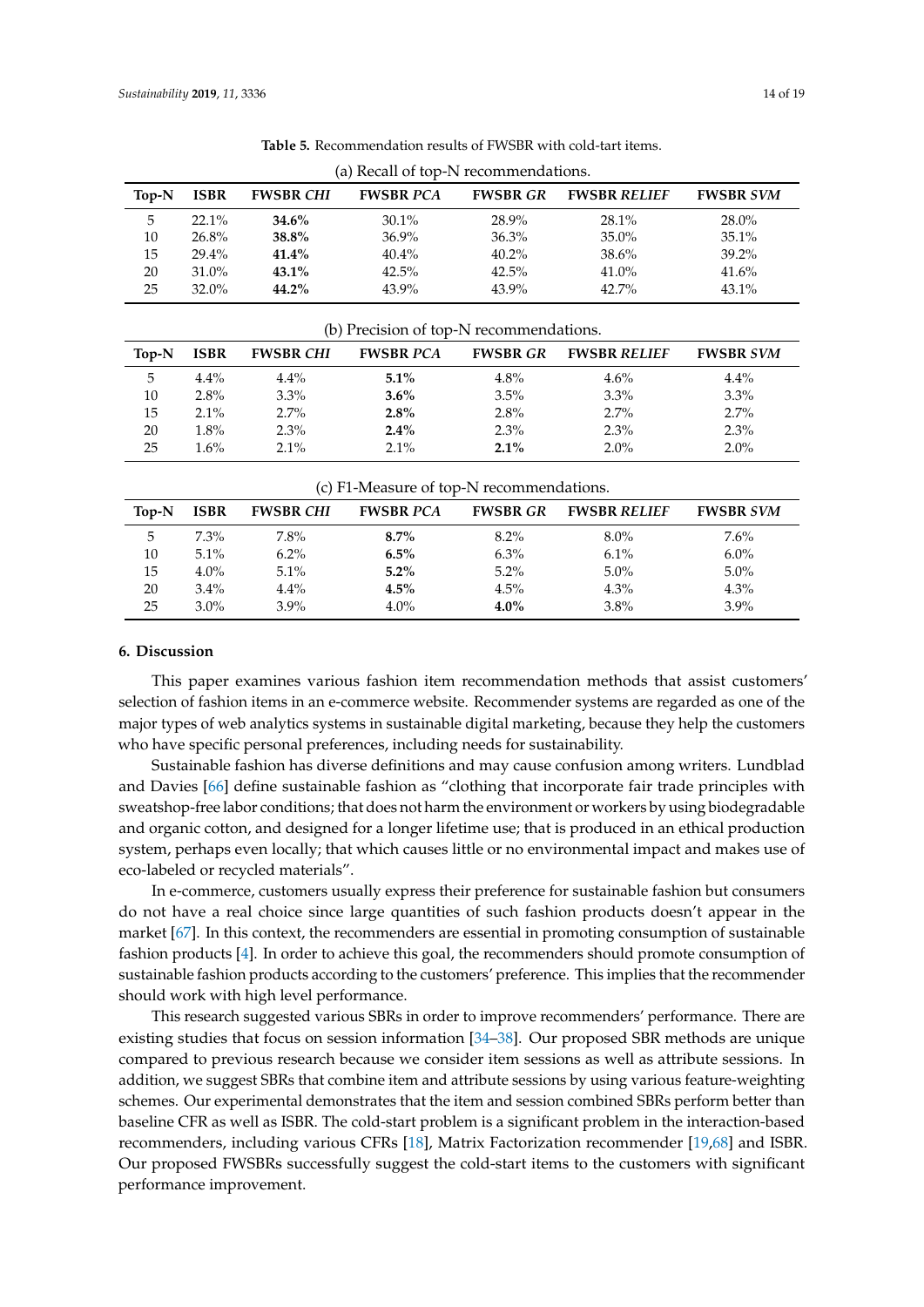## **7. Conclusions**

This research proposes new fashion product recommendation methods for the sustainable digital marketing using item and attribute session data. Our research suggests theoretical contributions, detailed as follows. Recommender systems have been researched to resolve information overflow problems. Content-based recommender systems and collaborative-based recommender systems have been extensively researched in academia as well as in commercial areas and have exhibited significant success in practice. These recommender systems are based on timeless information, such as item/user content and user behaviors with items. User activities and preferences depend on time factors and the recommender systems should include them when creating recommendation models. Recent temporal or time sensitive recommender systems such as [\[32](#page-16-6)[,69](#page-18-1)[,70\]](#page-18-2) consider time factor and gained substantial improvement in recommendation performance. However, these studies do not consider sequential patterns when they consider temporal factors. Our major theoretical contribution is that time factor is explicitly considered when creating recommendation models. Our proposed methods also include not only sequential behavioral patterns but also sequential attribute patterns when creating session-based recommenders. In addition, we combined various ASBRs with feature weighted schemes, resulting in superior performance over pure ISBR and conventional CFR. This allows the recommenders of cold-start items to users without a loss of performance.

In addition to theoretical contributions, our research has practical implications, detailed as follows. Recently, sustainable digital marketing has gained interest from many industries. The meanings of sustainable digital marketing are two-fold. One the one hand, marketing efforts have a sustained impact on a company's results. On the other hand, the system and processes allow continuous improvement by maximizing existing assets. In this sense, recommender systems are an appropriate technical medium for sustainable digital marketing because they allow the company to provide accurate information regarding what the users want to see. Sustainability of recommender systems largely depends on their performance. Since our proposed methods achieved higher performance compared to conventional recommenders, we believe that our recommenders can have a positive impact on sustainable digital marketing results for the fashion products.

Although this research shows that various SBRs can suggest recommendation successfully, there are several limitations. First, this research uses session information, which is a special type of sequence pattern that consider only one step further from the current status to the next status. Since a series of sequence can show users' preference more completely, it is better to consider multiple sequences together [\[17\]](#page-15-10). Second, our proposed method uses conversion probability, but there are better ways to consider sequence conversion, for example deep learning approaches. Therefore, our further research will consider these alternative approaches.

**Author Contributions:** Conceptualization, Y.K.; Data curation, H.H.; Formal analysis, Y.K.; Funding acquisition, Y.K.; Investigation, Y.K.; Methodology, Y.K.; Project administration, H.H.; Resources, H.H.; Software, Y.K.; Supervision, H.H.; Validation, H.H.; Visualization, Y.K.; Writing—original draft, Y.K.; Writing—review & editing, H.H.

**Funding:** This research was supported by the Bisa Scholar Research Grant of Keimyung University in 2019 (No. 20180731).

**Conflicts of Interest:** The authors declare no conflict of interest.

#### **References**

- <span id="page-14-0"></span>1. Jones, P.; Clarke-Hill, C.; Comfort, D.; Hillier, D. Marketing and sustainability. *Mark. Intell. Plan.* **2008**, *26*, 123–130. [\[CrossRef\]](http://dx.doi.org/10.1108/02634500810860584)
- <span id="page-14-1"></span>2. Saura, J.R.; Palos-Sánchez, P.; Cerdá Suárez, L.M. Understanding the digital marketing environment with KPIs and web analytics. *Future Internet* **2017**, *9*, 76. [\[CrossRef\]](http://dx.doi.org/10.3390/fi9040076)
- <span id="page-14-2"></span>3. Minton, E.; Lee, C.; Orth, U.; Kim, C.-H.; Kahle, L. Sustainable marketing and social media: A cross-country analysis of motives for sustainable behaviors. *J. Advert.* **2012**, *41*, 69–84. [\[CrossRef\]](http://dx.doi.org/10.1080/00913367.2012.10672458)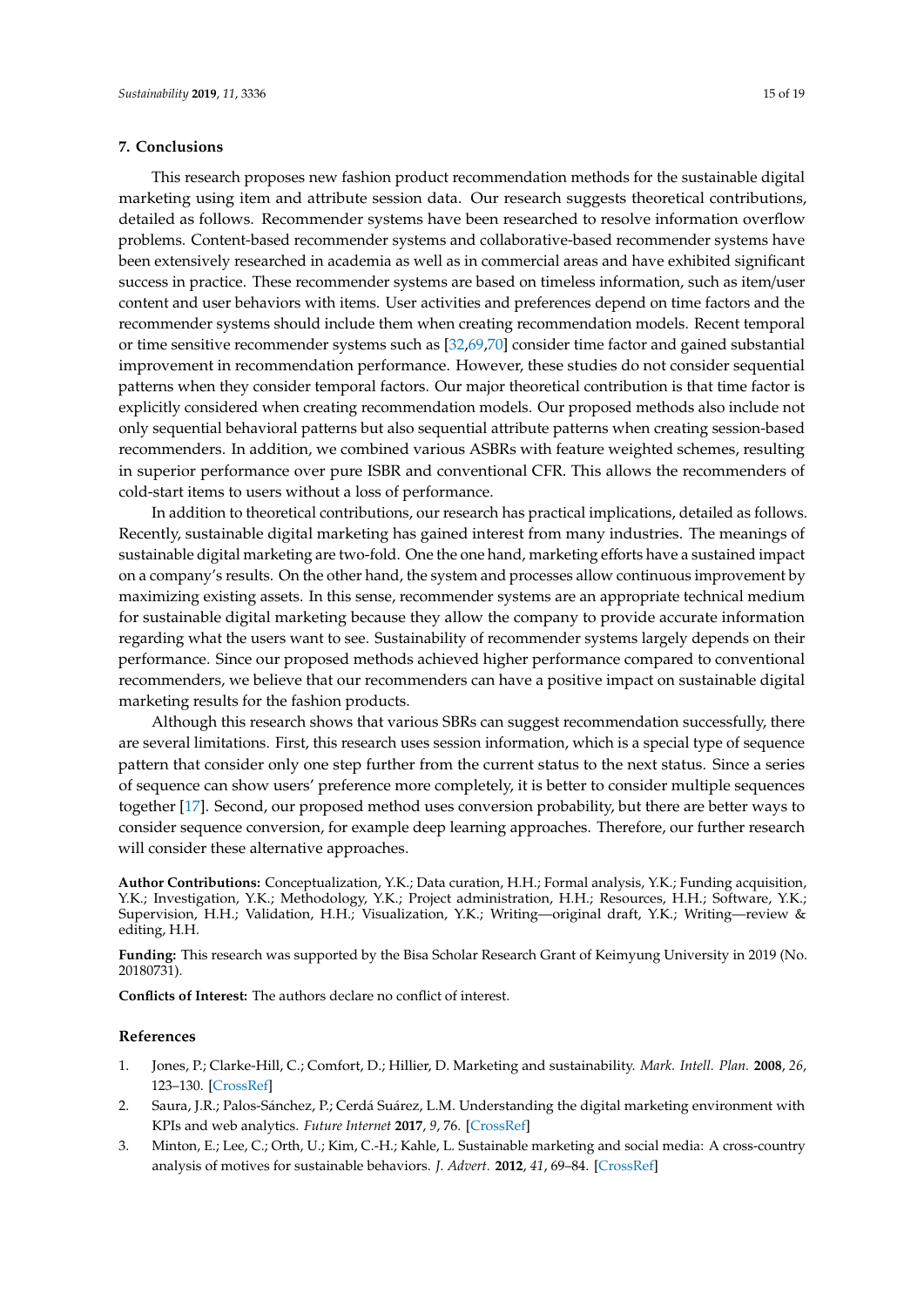- <span id="page-15-0"></span>4. Tomkins, S.; Isley, S.; London, B.; Getoor, L. Sustainability at Scale: Towards Bridging the Intention-Behavior Gap with Sustainable Recommendations. In Proceedings of the 12th ACM Conference on Recommender Systems, Vancouver, BC, Canada, 2–7 October 2018; pp. 214–218.
- <span id="page-15-1"></span>5. Shen, B.; Zheng, J.-H.; Chow, P.-S.; Chow, K.-Y. Perception of fashion sustainability in online community. *J. Text. Inst.* **2014**, *105*, 971–979. [\[CrossRef\]](http://dx.doi.org/10.1080/00405000.2013.866334)
- <span id="page-15-2"></span>6. Orendorff, A. The State of the Ecommerce Fashion Industry: Statistics, Trends & Strategy. Available online: https://www.shopify.com/enterprise/[ecommerce-fashion-industry](https://www.shopify.com/enterprise/ecommerce-fashion-industry) (accessed on 9 June 2018).
- <span id="page-15-3"></span>7. Fukuda, M.; Nakatani, Y. Clothes Recommend Themselves: A New Approach to a Fashion Coordinate Support System. In Proceedings of the World Congress on Engineering and Computer Science, San Francisco, CA, USA, 19–21 October 2011; pp. 19–21.
- <span id="page-15-16"></span>8. Gu, S.; Liu, X.; Cai, L.; Shen, J. Fashion coordinates recommendation based on user behavior and visual clothing style. In Proceedings of the 3rd International Conference on Communication and Information Processing, Tokyo, Japan, 24–26 November 2017; pp. 185–189.
- <span id="page-15-5"></span>9. Iwata, T.; Wanatabe, S.; Sawada, H. Fashion Coordinates Recommender System Using Photographs from Fashion Magazines. In Proceedings of the Twenty-Second International Joint Conference on Artificial Intelligence, Barcelona, Spain, 16–22 July 2011; p. 2.
- <span id="page-15-4"></span>10. Shen, E.; Lieberman, H.; Lam, F. What am I gonna wear?: Scenario-oriented recommendation. In Proceedings of the 12th international conference on Intelligent user interfaces, Honolulu, HI, USA, 28–31 January 2007; pp. 365–368.
- <span id="page-15-6"></span>11. Yonezawa, Y.; Nakatani, Y. Fashion support from clothes with characteristics. In *Symposium on Human Interface*; Springer: Berlin/Heidelberg, Germany, 2009; pp. 323–330.
- 12. Guo, Y.; Yin, C.; Li, M.; Ren, X.; Liu, P. Mobile e-Commerce Recommendation System Based on Multi-Source Information Fusion for Sustainable e-Business. *Sustainability* **2018**, *10*, 147. [\[CrossRef\]](http://dx.doi.org/10.3390/su10010147)
- 13. Fu, X.; Han, G. Trust-Embedded Information Sharing among One Agent and Two Retailers in an Order Recommendation System. *Sustainability* **2017**, *9*, 710. [\[CrossRef\]](http://dx.doi.org/10.3390/su9050710)
- <span id="page-15-7"></span>14. Hu, Y.; Yi, X.; Davis, L.S. Collaborative Fashion Recommendation: A Functional Tensor Factorization Approach. In Proceedings of the 23rd ACM international conference on Multimedia, Brisbane, Australia, 26–30 October 2015; pp. 129–138.
- <span id="page-15-8"></span>15. Quanping, H. Analysis of Collaborative Filtering Algorithm fused with Fashion Attributes. *Int. J. U- E-Serv. Sci. Technol.* **2015**, *8*, 159–168. [\[CrossRef\]](http://dx.doi.org/10.14257/ijunesst.2015.8.10.16)
- <span id="page-15-9"></span>16. Quadrana, M.; Cremonesi, P.; Jannach, D. Sequence-Aware Recommender Systems. *arXiv* **2018**, arXiv:1802.08452.
- <span id="page-15-10"></span>17. Lika, B.; Kolomvatsos, K.; Hadjiefthymiades, S. Facing the cold start problem in recommender systems. *Expert Syst. Appl.* **2014**, *41 Pt 2*, 2065–2073. [\[CrossRef\]](http://dx.doi.org/10.1016/j.eswa.2013.09.005)
- <span id="page-15-11"></span>18. Ocepek, U.; Rugelj, J.; Bosnić, Z. Improving matrix factorization recommendations for examples in cold start. *Expert Syst. Appl.* **2015**, *42*, 6784–6794. [\[CrossRef\]](http://dx.doi.org/10.1016/j.eswa.2015.04.071)
- <span id="page-15-14"></span>19. Schein, A.I.; Popescul, A.; Ungar, L.H.; Pennock, D.M. Methods and metrics for cold-start recommendations. In Proceedings of the 25th annual international ACM SIGIR conference on research and development in information retrieval (SIGIR '02), Tampere, Finland, 11–15 August 2002; pp. 253–260.
- 20. Victor, P.; Cornelis, C.; Teredesai, A.M.; Cock, M.D. Whom should I trust?: The impact of key figures on cold start recommendations. In Proceedings of the 2008 ACM symposium on Applied computing, Fortaleza, Ceara, Brazil, 16–20 March 2008; pp. 2014–2018.
- 21. Wei, J.; He, J.; Chen, K.; Zhou, Y.; Tang, Z. Collaborative filtering and deep learning based recommendation system for cold start items. *Expert Syst. Appl.* **2017**, *69*, 29–39. [\[CrossRef\]](http://dx.doi.org/10.1016/j.eswa.2016.09.040)
- <span id="page-15-15"></span>22. Sun, G.; Cui, T.; Beydoun, G.; Chen, S.; Dong, F.; Xu, D.; Shen, J. Towards Massive Data and Sparse Data in Adaptive Micro Open Educational Resource Recommendation: A Study on Semantic Knowledge Base Construction and Cold Start Problem. *Sustainability* **2017**, *9*, 898. [\[CrossRef\]](http://dx.doi.org/10.3390/su9060898)
- <span id="page-15-12"></span>23. Lucas, J.P.; Luz, N.; Moreno, M.N.; Anacleto, R.; Figueiredo, A.A.; Martins, C. A hybrid recommendation approach for a tourism system. *Expert Syst. Appl.* **2013**, *40*, 3532–3550. [\[CrossRef\]](http://dx.doi.org/10.1016/j.eswa.2012.12.061)
- <span id="page-15-13"></span>24. Lekakos, G.; Caravelas, P. A hybrid approach for movie recommendation. *Multimed. Tools Appl.* **2008**, *36*, 55–70. [\[CrossRef\]](http://dx.doi.org/10.1007/s11042-006-0082-7)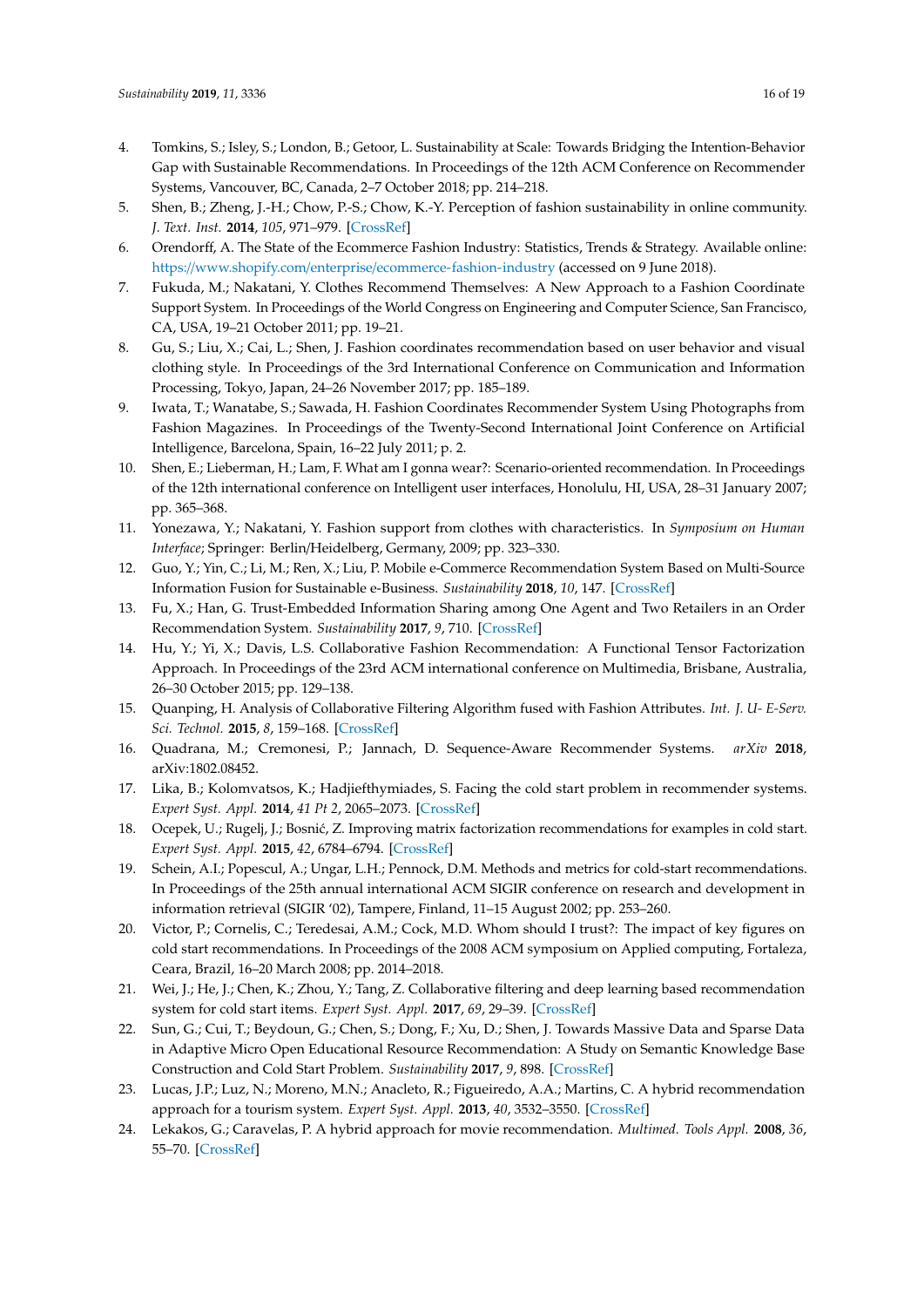- 25. Wetzker, R.; Umbrath, W.; Said, A. A hybrid approach to item recommendation in folksonomies. In Proceedings of the WSDM'09 Workshop on Exploiting Semantic Annotations in Information Retrieval, Barcelona, Spain, 9–11 February 2009; pp. 25–29.
- <span id="page-16-0"></span>26. Cacheda, F.; Carneiro, V.; Fernández, D.; Formoso, V. Comparison of collaborative filtering algorithms: Limitations of current techniques and proposals for scalable, high-performance recommender systems. *ACM Trans. Web TWEB* **2011**, *5*, 2. [\[CrossRef\]](http://dx.doi.org/10.1145/1921591.1921593)
- <span id="page-16-1"></span>27. Shi, Y.; Larson, M.; Hanjalic, A. Collaborative Filtering beyond the User-Item Matrix: A Survey of the State of the Art and Future Challenges. *ACM Comput. Surv.* **2014**, *47*, 3. [\[CrossRef\]](http://dx.doi.org/10.1145/2556270)
- <span id="page-16-2"></span>28. Deshpande, M.; Karypis, G. Item-based top-N recommendation algorithms. *ACM Trans. Inf. Syst. TOIS* **2004**, *22*, 143–177. [\[CrossRef\]](http://dx.doi.org/10.1145/963770.963776)
- <span id="page-16-3"></span>29. Zhao, Z.-L.; Wang, C.-D.; Wan, Y.-Y.; Lai, J.-H. Recommendation in feature space sphere. *Electron. Commer. Res. Appl.* **2017**, *26*, 109–118. [\[CrossRef\]](http://dx.doi.org/10.1016/j.elerap.2017.10.007)
- <span id="page-16-4"></span>30. Wei, S.; Zheng, X.; Chen, D.; Chen, C. A hybrid approach for movie recommendation via tags and ratings. *Electron. Commer. Res. Appl.* **2016**, *18*, 83–94. [\[CrossRef\]](http://dx.doi.org/10.1016/j.elerap.2016.01.003)
- <span id="page-16-5"></span>31. Hong, W.; Li, L.; Li, T. Product recommendation with temporal dynamics. *Expert Syst. Appl.* **2012**, *39*, 12398–12406. [\[CrossRef\]](http://dx.doi.org/10.1016/j.eswa.2012.04.082)
- <span id="page-16-6"></span>32. Campos, P.G.; Díez, F.; Cantador, I. Time-aware recommender systems: A comprehensive survey and analysis of existing evaluation protocols. *User Model. User-Adapt. Interact.* **2013**, *24*, 67–119. [\[CrossRef\]](http://dx.doi.org/10.1007/s11257-012-9136-x)
- <span id="page-16-7"></span>33. Agrawal, R.; Srikant, R. Fast Algorithms for Mining Association Rules in Large Databases. In *Proceedings of the 20th International Conference on Very Large Data Bases*; Morgan Kaufmann Publishers Inc.: San Francisco, CA, USA, 1994; pp. 487–499.
- <span id="page-16-8"></span>34. Aryabarzan, N.; Minaei-Bidgoli, B.; Teshnehlab, M. negFIN: An efficient algorithm for fast mining frequent itemsets. *Expert Syst. Appl.* **2018**, *105*, 129–143. [\[CrossRef\]](http://dx.doi.org/10.1016/j.eswa.2018.03.041)
- <span id="page-16-9"></span>35. Kieu, T.; Vo, B.; Le, T.; Deng, Z.-H.; Le, B. Mining top-*k* co-occurrence items with sequential pattern. *Expert Syst. Appl.* **2017**, *85*, 123–133. [\[CrossRef\]](http://dx.doi.org/10.1016/j.eswa.2017.05.021)
- <span id="page-16-10"></span>36. Srikant, R.; Agrawal, R. *Mining Sequential Patterns: Generalizations and Performance Improvements*; Springer: Berlin/Heidelberg, Germany, 1996.
- 37. Soysal, Ö.M. Association rule mining with mostly associated sequential patterns. *Expert Syst. Appl.* **2015**, *42*, 2582–2592. [\[CrossRef\]](http://dx.doi.org/10.1016/j.eswa.2014.10.049)
- <span id="page-16-11"></span>38. Gupta, S.; Rawat, M. Recommendations through click stream: Tracking the need, current work and future directions. In Proceedings of the 2nd International Conference on Contemporary Computing and Informatics (IC3I), Noida, India, 14–17 December 2016; pp. 736–740.
- <span id="page-16-12"></span>39. Kim, Y.S.; Yum, B.-J. Recommender system based on click stream data using association rule mining. *Expert Syst. Appl.* **2011**, *38*, 13320–13327. [\[CrossRef\]](http://dx.doi.org/10.1016/j.eswa.2011.04.154)
- <span id="page-16-13"></span>40. Yap, G.-E.; Li, X.-L.; Philip, S.Y. Effective next-items recommendation via personalized sequential pattern mining. In Proceedings of the International Conference on Database Systems for Advanced Applications, Busan, Korea, 15–19 April 2012; pp. 48–64.
- <span id="page-16-14"></span>41. Jiang, F.; Leung, C.; Pazdor, A.G.M. Web Page Recommendation Based on Bitwise Frequent Pattern Mining. In Proceedings of the 2016 IEEE/WIC/ACM International Conference on Web Intelligence (WI), Omaha, NE, USA, 13–16 October 2016; pp. 632–635.
- <span id="page-16-15"></span>42. Lu, E.H.-C.; Lin, Y.-W.; Ciou, J.-B. Mining mobile application sequential patterns for usage prediction. In Proceedings of the 2014 IEEE International Conference on Granular Computing (GrC), Noboribetsu, Japan, 22–24 October 2014; pp. 185–190.
- <span id="page-16-16"></span>43. Zheleva, E.; Guiver, J.; Mendes Rodrigues, E.; Milić-Frayling, N. Statistical models of music-listening sessions in social media. In Proceedings of the 19th international conference on World wide web, Raleigh, NC, USA, 26–30 April 2010; pp. 1019–1028.
- <span id="page-16-17"></span>44. Blum, A.L.; Langley, P. Selection of relevant features and examples in machine learning. *Artif. Intell.* **1997**, *97*, 245–271. [\[CrossRef\]](http://dx.doi.org/10.1016/S0004-3702(97)00063-5)
- <span id="page-16-18"></span>45. Huan, L.; Setiono, R. Chi2: Feature selection and discretization of numeric attributes. In Proceedings of the 7th IEEE International Conference on Tools with Artificial Intelligence, Herndon, VA, USA, 5–8 November 1995; pp. 388–391.
- <span id="page-16-19"></span>46. Li, J.; Cheng, K.; Wang, S.; Morstatter, F.; Trevino, R.P.; Tang, J.; Liu, H. Feature Selection: A Data Perspective. *ACM Comput. Surv.* **2017**, *50*, 94. [\[CrossRef\]](http://dx.doi.org/10.1145/3136625)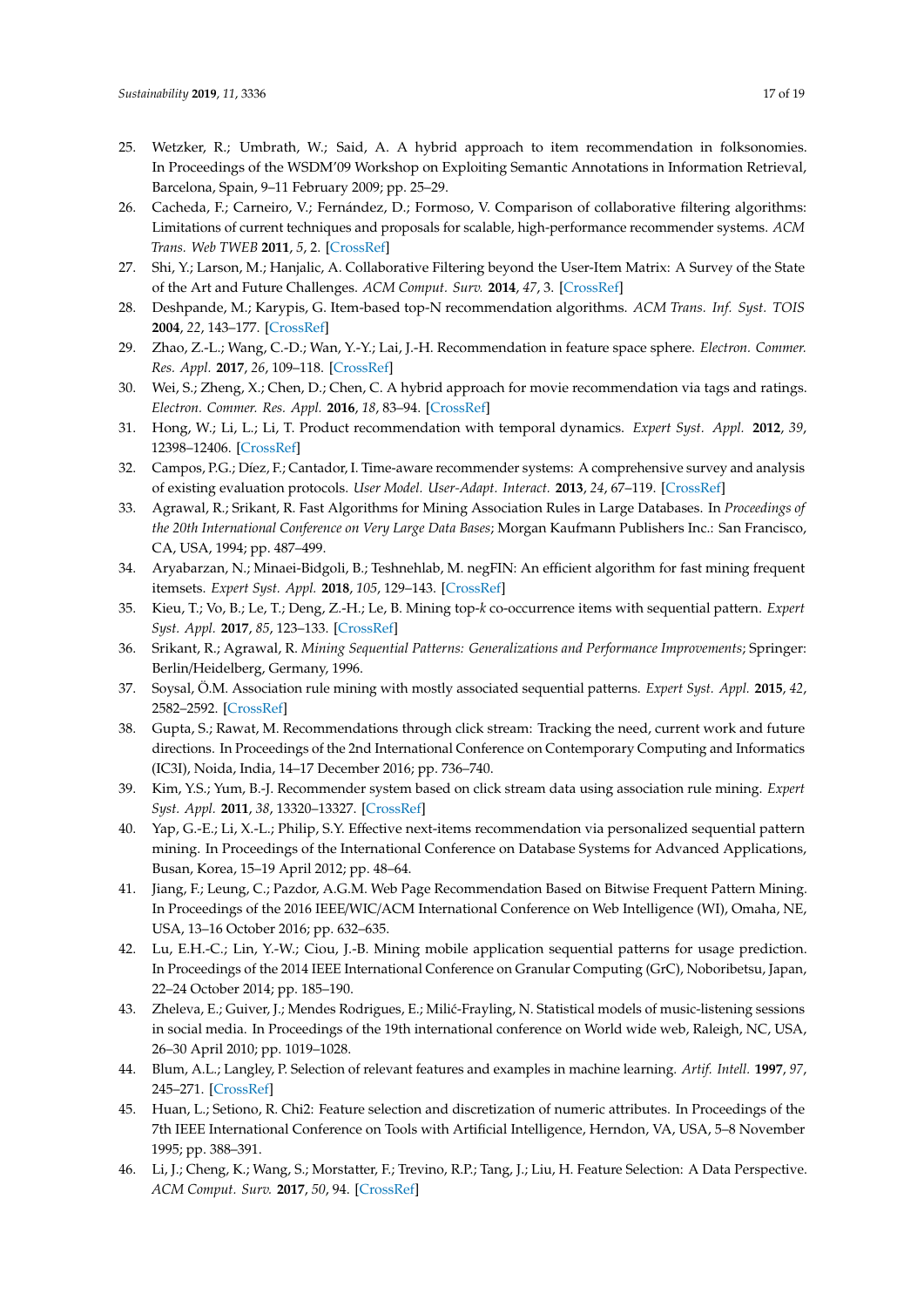- <span id="page-17-0"></span>47. Song, F.; Guo, Z.; Mei, D. Feature Selection Using Principal Component Analysis. In Proceedings of the 2010 International Conference on System Science, Engineering Design and Manufacturing Informatization, Yichang, China, 12–14 November 2010; pp. 27–30.
- <span id="page-17-1"></span>48. Tosun, A.; Turhan, B.; Bener, A.B. Feature weighting heuristics for analogy-based effort estimation models. *Expert Syst. Appl.* **2009**, *36*, 10325–10333. [\[CrossRef\]](http://dx.doi.org/10.1016/j.eswa.2009.01.079)
- <span id="page-17-2"></span>49. Sun, Y. Iterative RELIEF for Feature Weighting: Algorithms, Theories, and Applications. *IEEE Trans. Pattern Anal. Mach. Intell.* **2007**, *29*, 1035–1051. [\[CrossRef\]](http://dx.doi.org/10.1109/TPAMI.2007.1093)
- <span id="page-17-3"></span>50. Ghamisi, P.; Couceiro, M.S.; Benediktsson, J.A. A Novel Feature Selection Approach Based on FODPSO and SVM. *IEEE Trans. Geosci. Remote Sens.* **2015**, *53*, 2935–2947. [\[CrossRef\]](http://dx.doi.org/10.1109/TGRS.2014.2367010)
- <span id="page-17-4"></span>51. Diez-Martin, F.; Blanco-Gonzalez, A.; Prado-Roman, C. Research Challenges in Digital Marketing: Sustainability. *Sustainability* **2019**, *11*, 2839. [\[CrossRef\]](http://dx.doi.org/10.3390/su11102839)
- <span id="page-17-5"></span>52. Chao, X.; Huiskes, M.J.; Gritti, T.; Ciuhu, C. A framework for robust feature selection for real-time fashion style recommendation. In Proceedings of the 1st international workshop on Interactive multimedia for consumer electronics, Beijing, China, 19–24 October 2009; pp. 35–42.
- <span id="page-17-6"></span>53. Tu, Q.; Dong, L. An Intelligent Personalized Fashion Recommendation System. In Proceedings of the 2010 International Conference on Communications, Circuits and Systems (ICCCAS), Chengdu, China, 28–30 July 2010; pp. 479–485.
- 54. Chen, Y.; Wu, C.; Xie, M.; Guo, X. Solving the sparsity problem in recommender systems using association retrieval. *J. Comput.* **2011**, *6*, 1896–1902. [\[CrossRef\]](http://dx.doi.org/10.4304/jcp.6.9.1896-1902)
- 55. Hwangbo, H.; Kim, Y. An empirical study on the effect of data sparsity and data overlap on cross domain collaborative filtering performance. *Expert Syst. Appl.* **2017**, *89*, 254–265. [\[CrossRef\]](http://dx.doi.org/10.1016/j.eswa.2017.07.041)
- 56. Nguyen, H.T.; Almenningen, T.; Havig, M.; Schistad, H.; Kofod-Petersen, A.; Langseth, H.; Ramampiaro, H. Learning to rank for personalised fashion recommender systems via implicit feedback. In *Mining Intelligence and Knowledge Exploration*; Springer: Basel, Switzerland, 2014; pp. 51–61.
- 57. He, R.; McAuley, J. Ups and downs: Modeling the visual evolution of fashion trends with one-class collaborative filtering. In Proceedings of the 25th International Conference on World Wide Web, Montréal, QC, Canada, 11–15 April 2016; pp. 507–517.
- <span id="page-17-7"></span>58. Sato, A.; Watanabe, K.; Yasumura, M.; Rekimoto, J. In suGATALOG: Fashion coordination system that supports users to choose everyday fashion with clothed pictures. In *International Conference on Human-Computer Interaction*; Springer: Berlin/Heidelberg, Germany, 2013; pp. 112–121.
- <span id="page-17-8"></span>59. Yu, W.; Zhang, H.; He, X.; Chen, X.; Xiong, L.; Qin, Z. Aesthetic-based Clothing Recommendation. In Proceedings of the 2018 World Wide Web Conference, Lyon, France, 23–27 April 2018; pp. 649–658.
- <span id="page-17-10"></span>60. Jagadeesh, V.; Piramuthu, R.; Bhardwaj, A.; Di, W.; Sundaresan, N. Large scale visual recommendations from street fashion images. In Proceedings of the 20th ACM SIGKDD international conference on Knowledge discovery and data mining, New York, NY, USA, 24–27 April 2014; pp. 1925–1934.
- <span id="page-17-9"></span>61. Hwangbo, H.; Kim, Y.S.; Cha, K.J. Recommendation system development for fashion retail e-commerce. *Electron. Commer. Res. Appl.* **2018**, *28*, 94–101. [\[CrossRef\]](http://dx.doi.org/10.1016/j.elerap.2018.01.012)
- <span id="page-17-11"></span>62. Sarwar, B.; Karypis, G.; Konstan, J.; Reidl, J. Item-based collaborative filtering recommendation algorithms. In Proceedings of the 10th international conference on World Wide Web (WWW '01), Hong Kong, China, 1–5 May 2001; pp. 285–295.
- <span id="page-17-12"></span>63. Cremonesi, P.; Koren, Y.; Turrin, R. Performance of recommender algorithms on top-n recommendation tasks. In Proceedings of the fourth ACM conference on Recommender systems, Barcelona, Spain, 26–30 September 2010; pp. 39–46.
- <span id="page-17-13"></span>64. Sarwar, B.; Karypis, G.; Konstan, J.; Riedl, J. Analysis of recommendation algorithms for e-commerce. In Proceedings of the 2nd ACM conference on electronic commerce, Minneapolis, MN, USA, 17–20 October 2000; pp. 158–167.
- <span id="page-17-14"></span>65. Lundblad, L.; Davies, I.A. The values and motivations behind sustainable fashion consumption. *J. Consum. Behav.* **2016**, *15*, 149–162. [\[CrossRef\]](http://dx.doi.org/10.1002/cb.1559)
- <span id="page-17-15"></span>66. Joergens, C. Ethical fashion: Myth or future trend? *J. Fash. Mark. Manag. Int. J.* **2006**, *10*, 360–371. [\[CrossRef\]](http://dx.doi.org/10.1108/13612020610679321)
- <span id="page-17-16"></span>67. Nguyen, A.-T.; Denos, N.; Berrut, C. Improving new user recommendations with rule-based induction on cold user data. In Proceedings of the 2007 ACM conference on Recommender systems, Minneapolis, MN, USA, 19–20 October 2007; pp. 121–128.